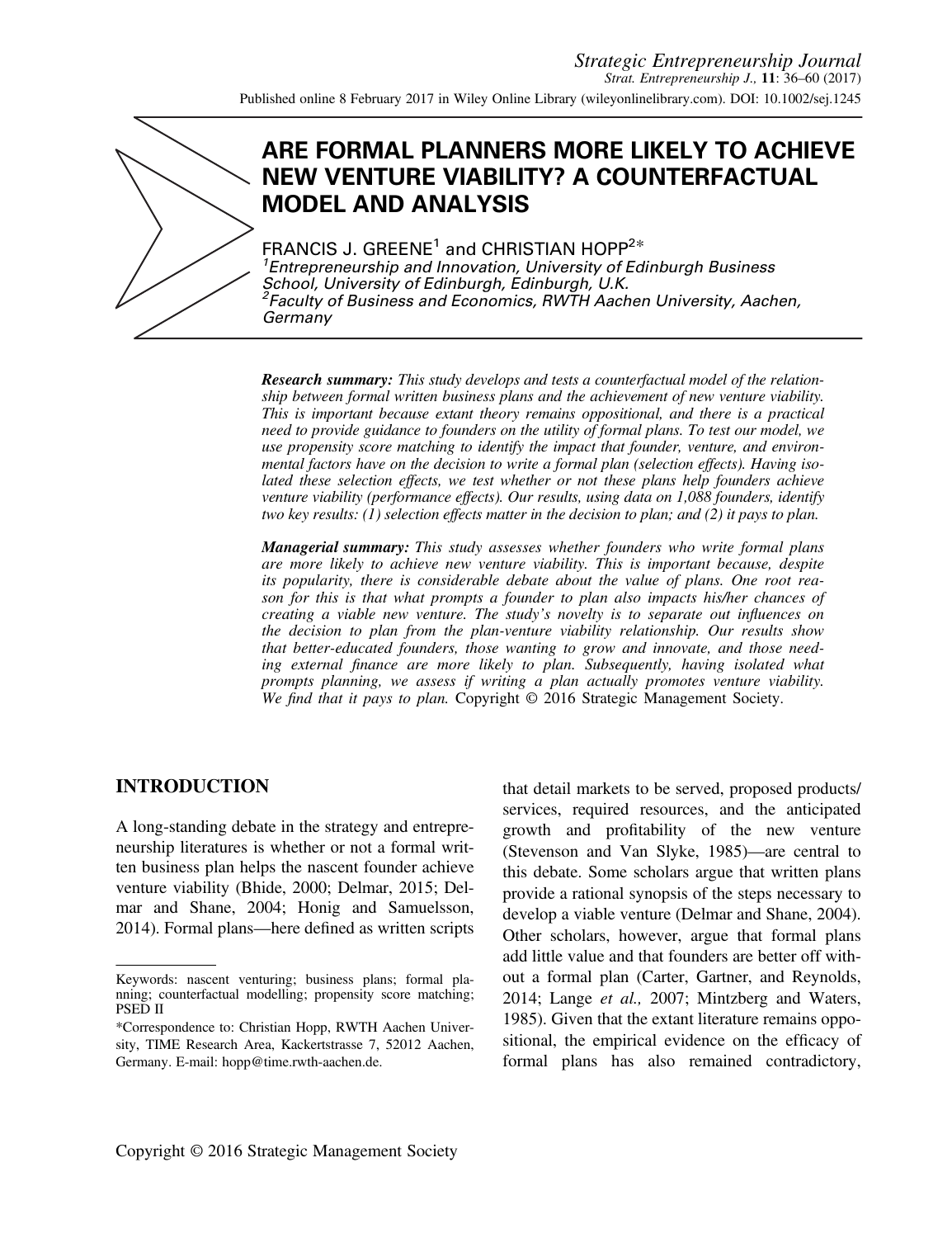making it difficult to substantiate whether plans help nascent founders achieve venture viability.

In this study, we argue that a principal reason for these gaps is that few studies have taken account of what prompts a founder to plan formally (selection effects). Selection effects are important because the founder's prior education and experience, the type of venture he/she is seeking to create, and differences in the environment he/she faces are likely to impact both on the likelihood of formal planning and on the chances of achieving venture viability. Indeed, conflating selection and performance effects lead to biased estimates of the plan-performance relationship (Burke, Fraser, and Greene, 2010).

This article's primary contribution is to develop and test a counterfactual model that explicitly isolates selection effects from the plan-viability relationship. To do so, we focus on key founder, venture, and environmental antecedents that affect the decision to formally plan. We focus on the founder's educational attainment and prior sectoral and entrepreneurial experience because they are important determinants of both plan and venture outcomes (Burke *et al.,* 2010; Dencker, Gruber, and Shah, 2009a). Similarly, we examine venture characteristics such as innovation, growth orientation, product complexity, the competitive nature of the external environment, and the need for external finance because, again, they are key determinants of the choice to plan (Honig and Karlsson, 2004; Kim, Longest, and Lippmann, 2015). Finally, we focus on venture viability because, as McMullen and Dimov (2013) suggest, it is the conclusion of the nascent phase of the "entrepreneurial journey."

To investigate our model, we use propensity score matching. This allows us to "net out" selection effects, thereby reducing "the problem of unfair comparison" (Li, 2013: 214). Subsequently, we isolate the impact of the plan on venture viability. This is a novel contribution because we estimate what would have happened if the planning founder had instead decided not to plan. Modelling this counterfactual state is important because, as Chwolka and Raith (2012) point out, key to understanding the value of a plan is to comprehend what is *not* chosen, rather than just measuring what turns out to be chosen.

Empirically, we use Panel Study of Entrepreneurial Dynamics (PSED II) data on 1,088 nascent founders. These data allow us to address issues of reverse causality and draw stronger causal inferences about the plan-viability relationship. In summary, the key advantage of our approach—for both plan advocates and skeptics—is that we take explicit account of selection biases, develop a counterfactual model that separates out plan selection from performance effects, and use large-scale longitudinal data to assess if founders who write plans are more likely to achieve new venture viability.

Our key results are twofold. First, selection effects matter: better-educated individuals, those seeking finance, innovators, and those with complex products/services are more likely to plan. Second, it pays to plan: founders who formally plan are more likely to achieve venture viability. These findings contribute to resolving the ongoing debate about the value of formal plans. Such findings are also of practical importance. Despite improvisational logics such as effectuation (Sarasvathy, 2001), bricolage (Baker and Nelson, 2005), and lean start up (Ries, 2011) being increasingly taught in our universities and being promoted as more reliable mechanisms for founders to achieve venture viability, our results suggest that the writing of formal plans is a useful way for actually helping founders and students orchestrate their fledgling business propositions. Moreover, our findings have importance to financiers, who use plans to help allocate start-up finance, and the millions of nascent founders who choose to write formal plans (Gumpert, 2002).

Next, we review the extant business plan literature. Subsequently, we develop our hypotheses, explain our methodology, and detail our results. We conclude by reflecting on the implications for both theory and practice.

## **LITERATURE REVIEW**

We now examine the strategy and entrepreneurship literatures on formal written plans. The strategy literature from early conceptual and empirical studies (Thune and House, 1970) through more recent studies (Andersen, 2004; Greenley, 1994; Rudd *et al.,* 2008; Wolf and Floyd, forthcoming) has focused on whether plans aid performance of large firms. By comparison, relatively few entrepreneurship studies have examined the plan-performance relationship for emerging ventures (Dencker *et al.,* 2009a; Gruber,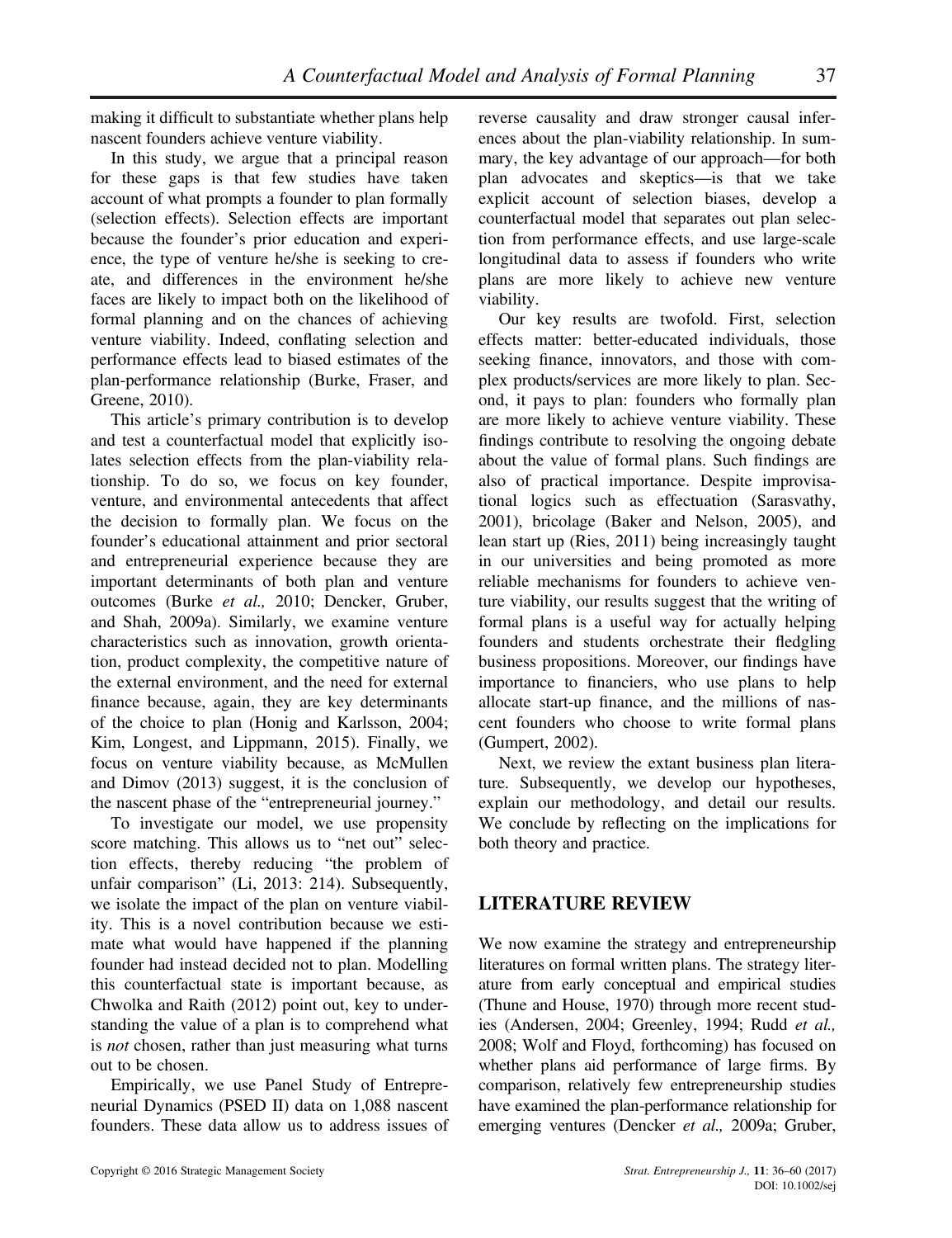2007). Both research streams agree, however, that the experiences of the planner and the context in which they write a plan are important in shaping the plan-performance relationship (Brinckmann, Grichnik, and Kapsa, 2010; Wolf and Floyd, forthcoming).

## **Formal plans in strategy research**

In the strategy literature, the impact of a plan on performance has been marked by a theoretical divide between those who champion an improvisational and emergent approach (Mintzberg and Waters, 1985) and those who see the merits of formal rational plans (Ansoff, 1991). The rationalist synoptic paradigm posits that plans are intrinsic to the development of systematic goals and concrete steps that allow the business to effectively coordinate and integrate activities (Locke and Latham, 1990, 2002; Miller and Cardinal, 1994; Wolf and Floyd, forthcoming). Plans aid the development of a framework for adaptive thinking (Andersen, 2004; Ansoff, 1991)—even when uncertainty is high (Armstrong, 1982)—and help anticipate the timing of resource flows and ease impediments in the matching of resource supply and demand. Further, plans help managers build confidence in their actions; communicate goals, strategies, and operational tasks; and build traction, both internally and externally, for their plans (Falshaw, Glaister, and Tatoglu, 2006). Finally, plans provide opportunities to improve decision making prior to investing resources, both in terms of identifying missing information and examining the implicit assumptions inherent in the business (Boyd, 1991).

In contrast, researchers from the improvisational paradigm have emphasized that plans introduce rigidities that can impede innovation and lead to excessive bureaucracy (Bresser and Bishop, 1983; Miller and Cardinal, 1994). Consequently, plans may retard the speed of decision making, bias decision making toward the status quo, and mistake strategic programming for strategic thinking (Mintzberg, 1994).

Successive empirical reviews of formal planning, however, have produced equivocal findings that, at best, show a weakly positive planperformance relationship (Armstrong, 1982; Boyd, 1991; Brews and Hunt, 1999; Grant, 2003; Greenley, 1994; Miller and Cardinal, 1994; Pearce, Freeman, and Robinson, 1987; Rue and Ibrahim, 1998; Schwenk and Shrader, 1993).

#### **Formal plans in entrepreneurship research**

Although the theoretical debate evident above is also present in the entrepreneurship literature, what is axiomatically different about entrepreneurial ventures is that they are not scaled-down versions of large firms (Robinson and Pearce, 1983; Storey and Greene, 2010). Illustrative of this is that, on average, founders have greater latitude in how they translate the vision for their businesses into reality. Consequently, founders' education and experiences inform how they devise and execute the strategy for their businesses. However, in envisioning their new ventures, founders are also faced with a dynamic and uncertain task environment that can complicate decision making about, among other things, operations, competitive positioning, and venture financing.

The presence of heightened uncertainty, though, has not lessened the debate about the efficacy of formal plans. Plan proponents such as Delmar and Shane (2004) argue that plans are a tool for delineating goals and actions necessary for launching a venture. A plan can also spur start-up motivations and promote self-efficacy (Bandura, 1997; Krueger and Brazeal, 1994), thereby reinforcing goal commitment and persistence (Liao and Gartner, 2006). Plans may also promote adaptive thinking and learning about how to achieve age-old questions such as: (1) "where is the business now?"; (2) "where does it want to be?;" and (3) "how is it going to get there?" (Ansoff, 1991; Miller and Cardinal, 1994). Indeed, as a boundary-spanning device, plans may help the founder select, evaluate, and fine-tune nascent activities and, in the process, reduce mistakes and help avoid hazards that derail the nascent venture (Delmar and Shane, 2004). Moreover, plans may play an important communicative role in convincing (potential) employees of the founder's strategic intent and building legitimacy with outside financiers. If so, plans may help overcome liabilities of newness (Stinchcombe and March, 1965) and aid in leveraging external finance (Honig and Karlsson, 2004).

In contrast, plan critics have provided a number of reasons why plans are not beneficial. Honig and Karlsson (2004) argue that outside of building legitimacy with external funders, plans offer little intrinsic value to founders in directing their activities: plans are ceremonial devices that divert founders away from significant organizational tasks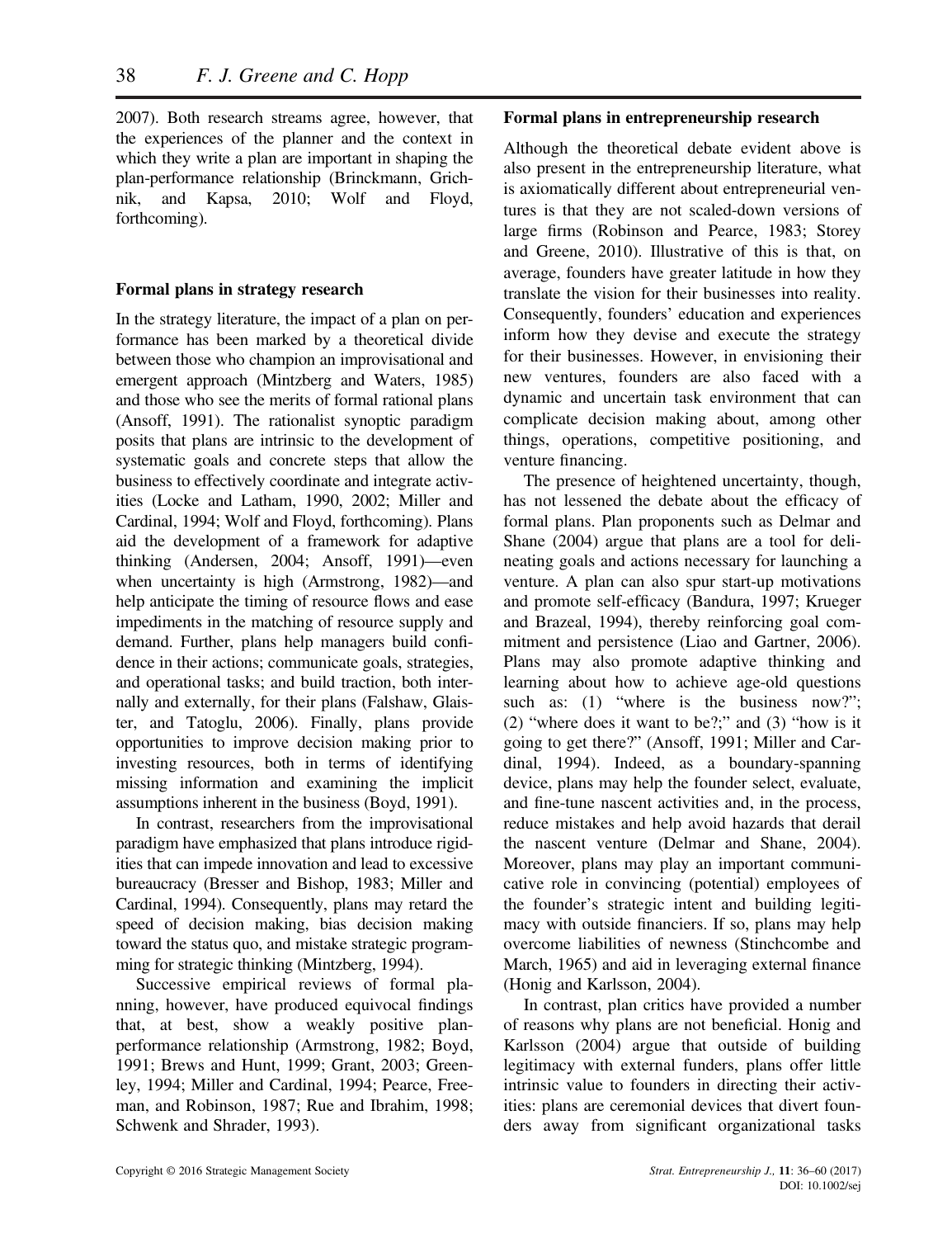(Kirsch, Goldfarb, and Gera, 2009). Echoing this are studies emphasizing that founders are better off enacting nascent activities than writing plans (Carter *et al.,* 2014; Lange *et al.,* 2007). This may be because some business concepts do not require a plan: they are either really simple to execute without a plan or, if they are more elaborate, the written plan may bear little relation to the actual progress of the venture (Carter *et al.,* 2014; Lange *et al.,* 2007), particularly when product/service adaptations are common, distribution channels opaque, and market needs ill defined (Andries and Debackere, 2007; Drucker, 1985). Plans also sit uneasily with Schumpeterian notions of the entrepreneur (Bhide, 2000). They may involve incremental adjustments and conformity, whereas some founders may seek to develop radical and innovative solutions to problems. Besides stifling improvisation and constraining flexibility, plans may further provide pseudo-exact estimates that enhance a false illusion of control (Dencker *et al.,* 2009a).

The identification of the potential benefits and costs of plans has not led, however, to the empirical resolution of whether writing a formal plan facilitates better performance. Prior results have reflected the oppositional nature of the extant debate: some studies find that formal plans lead to performance benefits (Delmar and Shane, 2004, 2004; Gibson and Cassar, 2005; Gruber, 2007; Lumpkin, Shrader, and Hills, 1998; Perry, 2001), while others point to the costs of such plans (Allinson, Chell, and Hayes, 2000; Bhide, 2000; Dencker *et al.,* 2009a; Honig and Karlsson, 2004; Karlsson and Honig, 2009; Lange *et al.,* 2007; Robinson and Pearce, 1983).

## **Preliminary conclusions and implications for this study**

Our review reveals that the business plan literature and the consequent empirical evidence remain conflicting and oppositional. This reflects an assumption that the characteristics of planners and their emerging ventures differ little from those of entrepreneurs who elect not to plan. However, this neglects that founders are heterogeneous in their background experiences and education and that the characteristics of the fledgling venture are likely to shape the decision to plan. A central motivation for our study, therefore, is that this lack of focus on

who writes a plan and under what circumstances it is written (selection effects) stymies the comprehension of plan effects on performance. Hence, prior to the assessment of plan-performance effects, it is important to isolate heterogeneity in the decision to plan. Accordingly, drawing on the extant evidence, we first develop arguments about how important founder, venture, and environmental antecedents affect the decision to write a plan. Subsequently, we examine the impact a plan has on the likelihood of achieving venture viability.

## **HYPOTHESES**

## **The effects of founder characteristics on the decision to plan**

Our first argument is that better-educated founders are more likely to write plans. This reflects that the better educated are more likely to recognize that a plan provides learning benefits (Dencker *et al.,* 2009a). Consequently, these founders may be more likely to perceive that a plan can detect and identify patterns and allow for meaningful conclusions to be drawn. They may also be more comfortable with scanning the external environment to identify external knowledge, have greater levels of absorptive capacity, and be better able to transform new knowledge into actions (Cohen and Levinthal, 1990; Zahra and George, 2002). Moreover, they may be socialized by higher levels of education into thinking that a plan is important and relevant (Honig, 2004). Hence, while the better educated may navigate the vicissitudes of nascent venturing without a plan (Burke *et al.,* 2010), our contention is that the better educated are more comfortable with collating, coordinating, and analyzing the information involved in writing a plan (Robinson and Pearce, 1983) and are more likely to envisage that a plan aids task comprehension and guides the identification of the customer/supplier requirements (Dencker *et al.,* 2009a). Hence, we argue that:

## *Hypotheses 1a (H1a): Better-educated founders are more likely to formally plan.*

In general, studies show that prior sectoral and entrepreneurial experience provides tacit knowledge on markets and valuable start-up task comprehension (Davidsson and Honig, 2003; Haynie,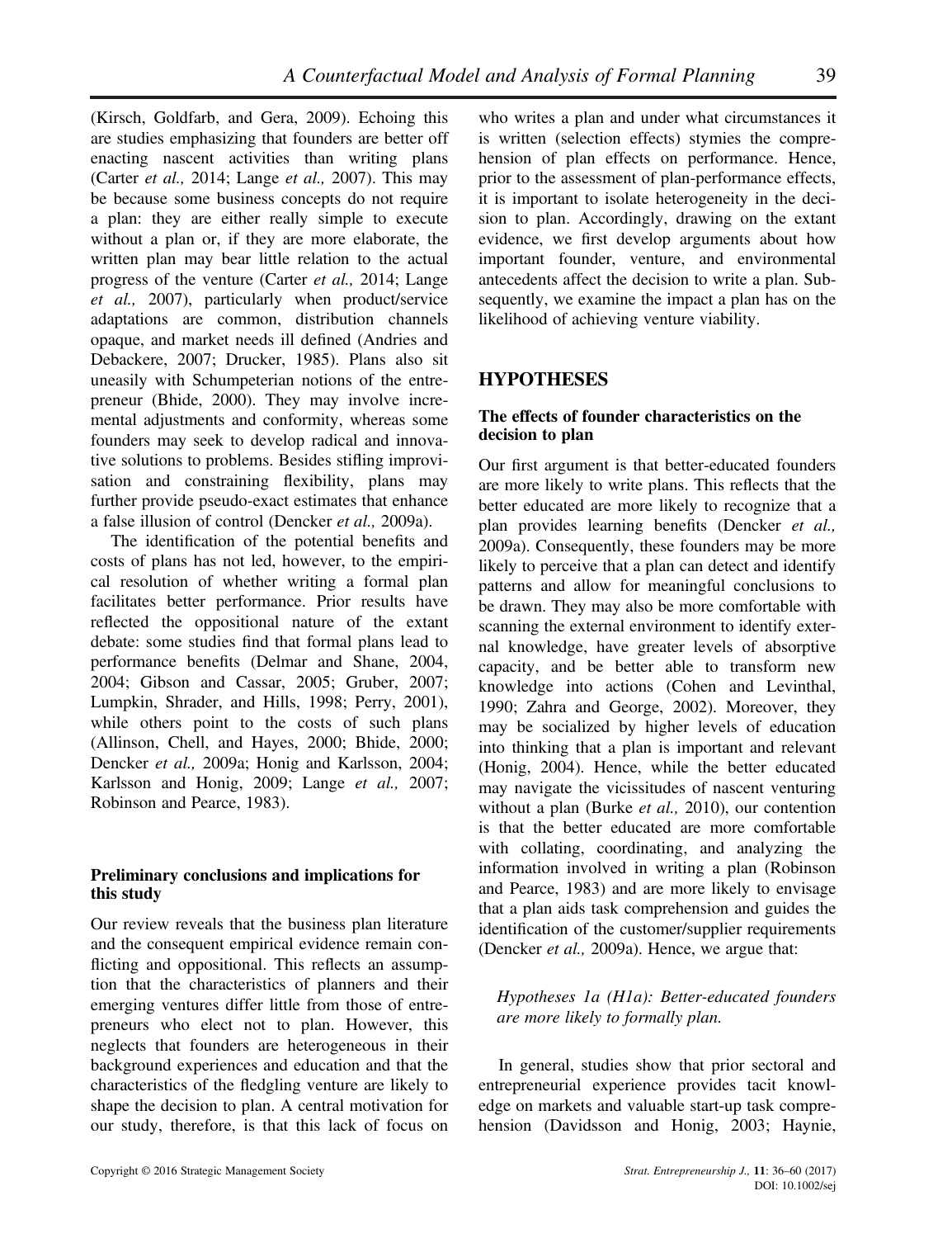Shepherd, and McMullen, 2009; Shane, 2004). We see that such experiences are likely to lower the propensity of such founders to write a plan. Prior repetition of nascent venturing aids tacit start-up and industry comprehension (Cassar, 2014; Dimov, 2010), increasing the prospect that those with repositories of pre-entry experience know what questions to ask and how to interpret the findings to derive appropriate actions without having to plan (Baron and Ensley, 2006). Further, although experienced founders may recognize that each business opportunity is idiosyncratic (Frankish *et al.,* 2012), they may believe that there are few upsides from writing a plan (Dencker *et al.,* 2009a), particularly as it is both difficult and costly to collect information for a plan (Cooper, Folta, and Woo, 1995). Hence, we argue that:

*Hypotheses 1b (H1b): Founders with relevant sectoral experience are less likely to formally plan.*

*Hypotheses 1c (H1c): Entrepreneurially experienced founders are less likely to formally plan.*

## **The effect of venture characteristics on the decision to plan**

Other key determinants of the decision to plan are the internal task environment conditions (Ensley, Carland, and Carland, 2003). In settings in which the product/service is complex, there are heightened expectations of growth, and the venture provides innovation in the marketplace, we argue that founders are more likely to write formal plans. Armstrong (1982) finds that a plan is actually most likely to be beneficial when the challenges facing the venture are high. Plans help resolve organizational conflicts and provide a vision for how to review strategic options, thus reducing the chances of mistakes or wasteful activities (Brown and Eisenhardt, 1995). A plan may also distinguish between transient and intransient challenges (Glick, Miller, and Huber, 1993) and prompt a careful review of internal factors (Miller and Cardinal, 1994). Evaluating progress against key targets is particularly important when faced with crucial decisions such as the deployment of capital equipment (Grinyer, Al-Bazzaz, and Yasai-Ardekani, 1986) or the opportune time for employing staff (Dencker, Gruber, and Shah, 2009b). Miller and Cardinal (1994) suggest that these decisions should be planned rather than left to chance, particularly if the aspiration is to grow the venture. Indeed, Bhide (2000) suggests that if the estimated potential market is large, there may be a greater justification for a plan since it helps coordinate resource flows necessary for achieving growth and helps identify new directions and opportunities (Moorman and Miner, 1997). Consequently, although during growth and in innovative and complex task settings the assumption-toknowledge ratio is higher (Gruber, 2007), we contend that plans clarify the opportunity, set out the means by which ends can be achieved, and help coordinate nascent activities. Hence, we suggest that:

*Hypotheses 2a (H2a): Growth-oriented founders are more likely to formally plan.*

*Hypotheses 2b (H2b): Founders with more complex products/services are more likely to formally plan.*

*Hypotheses 2c (H2c): Innovative founders are more likely to formally plan.*

## **The impact of environmental factors on the plan decision**

Although competitor actions and motivations can be difficult to discern if information is costly and difficult to find (Fredrickson, 1984; Fredrickson and Iaquinto, 1989), we also argue that planning is more likely to occur when the competitive environment (i.e., the factors beyond the control of the founder (Shrader, Taylor, and Dalton, 1984)) is more rivalrous. In an environment where competition is intense, we see that writing a plan is more likely because it promotes a comprehension of the salience of competitive pressures, the importance of not being caught off guard by competitors and, crucially, plays a role in identifying the market entry strategy to compete effectively with existing incumbents. Hence, plans may provide competitor information that allows founders to predict competitor actions. Therefore, we suggest that:

*Hypotheses 3a (H3a): Founders faced with heightened competitive environments are more likely to formally plan.*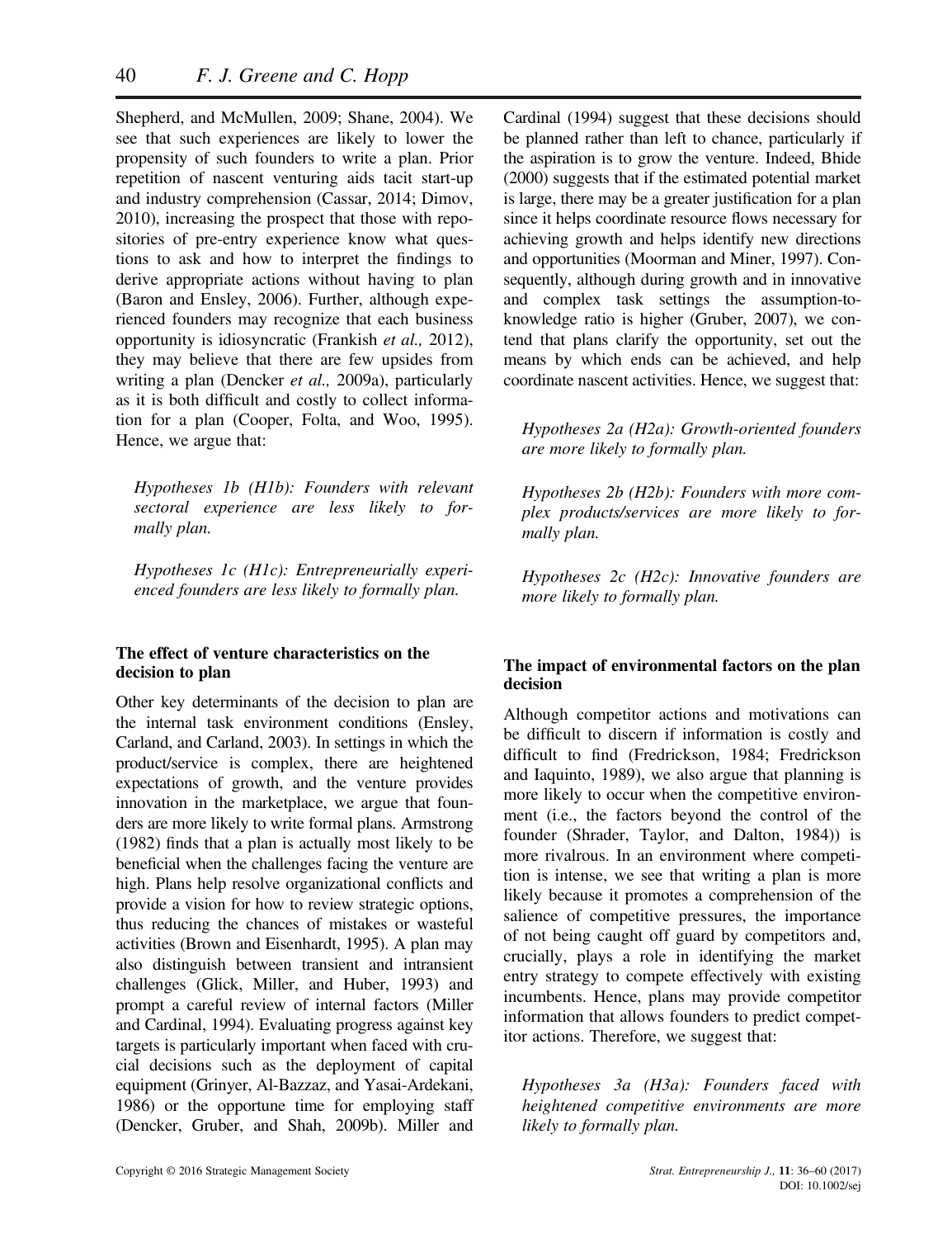Studies also indicate that founders seeking external finance often write plans because they recognize that outside financiers use plans to estimate and value their nascent venture. For example, Kuratko and Hodgetts (2004: 289) state "the business plan is the minimum document required by any financial source." This is supported by Honig and Karlsson (2004). Their research demonstrates that there is a shared expectation among both founders and external financiers that writing a formal plan is a prerequisite for gaining external funding. A formal plan is seen as likely to stimulate such funding because it serves as an legitimation device that demonstrates to external audiences that the nascent venture will overcome its liability of newness (Stinchcombe and March, 1965) and go on to achieve viability. Consequently, we argue that:

*Hypotheses 3b (H3b): Founders seeking external finance are more likely to formally plan.*

## **The impact of plans on achieving new venture viability**

Central to our approach is that the principal reason why there is conflicting evidence about the efficacy of plans is that prior studies have conflated selection with performance effects. Burke *et al.* (2010) is one of the few studies to isolate the planperformance relationship: they show that formal plans helped existing small firms grow. However, no prior studies disentangle plan selection and performance effects in a nascent venture setting. There are also conflicting theoretical accounts of the planperformance relationship. Improvisationalist-based accounts of formal plans tend to argue that "setting oneself on a predetermined course in unknown waters is the perfect way to sail straight into an iceberg," (Mintzberg, 1987: 26) while plan proponents argue that the only way to avoid the iceberg is to have a map (Matthews and Scott, 1995; Zollo and Winter, 2002). Chandler *et al.* (2011: 376) have suggested that these differences have led to "a dichotomous war between the need to develop a full-blown business and marketing plan" and the need to "just get started." Faced with conflicting theoretical claims and divergent empirical evidence, for our final crucial argument, we consequently use a competing hypothesis approach. This is valuable since "testing competing hypotheses is an effective way to determine the relative merits of alternative theories" (Miller and Tsang, 2011: 114), particularly "where prior knowledge leads to two or more reasonable explanations" (Armstrong, Brodie, and Parsons, 2001: 4). Hence, we contrast rational and improvisational approaches. Improvisational-oriented approaches suggest that there are often no benefits to a plan, only costs (Lange *et al.,* 2007). By not formally planning, it allows founders to focus on leveraging their strategic resources to embrace contingencies (Bhide, 2000; Fisher, 2012; Sarasvathy, 2001) and, by enacting rather than evaluating the opportunity, it promotes the chances of achieving new venture viability. In contrast, rationalist purposive plan scholars appear to admit no costs to plans, only benefits. This reflects three key advantages: (1) that a plan is a boundary-spanning goal statement that equips founders with an understanding of required activities and resources (Delmar and Shane, 2004); (2) that plans promote goal attainment, particularly in "stretch" environments such as nascent venturing, because goal setting directs attention, energizes individuals, and promotes task persistence (Locke and Latham, 2002); and (3) plans enhance reflective and active learning (Chwolka and Raith, 2012). Hence, like other studies faced with two competing but viable alternatives (Ebben and Johnson, 2005; Goerzen, 2007), we suggest the following:

*Hypotheses 4a (H4a) (Improvisationalist): There is a negative relationship between formal plans and achieving venture viability.*

*Hypotheses 4b (H4b) (Purposive planning): There is a positive relationship between formal plans and achieving venture viability.*

## **METHODS**

## **Data**

Our data are from the Panel Study of Entrepreneurial Dynamics (PSED II). This is a representative survey of nascent entrepreneurial activities in the United States, covering founder characteristics, venture creation activities, venture characteristics, and venture outcomes (Reynolds and Curtin,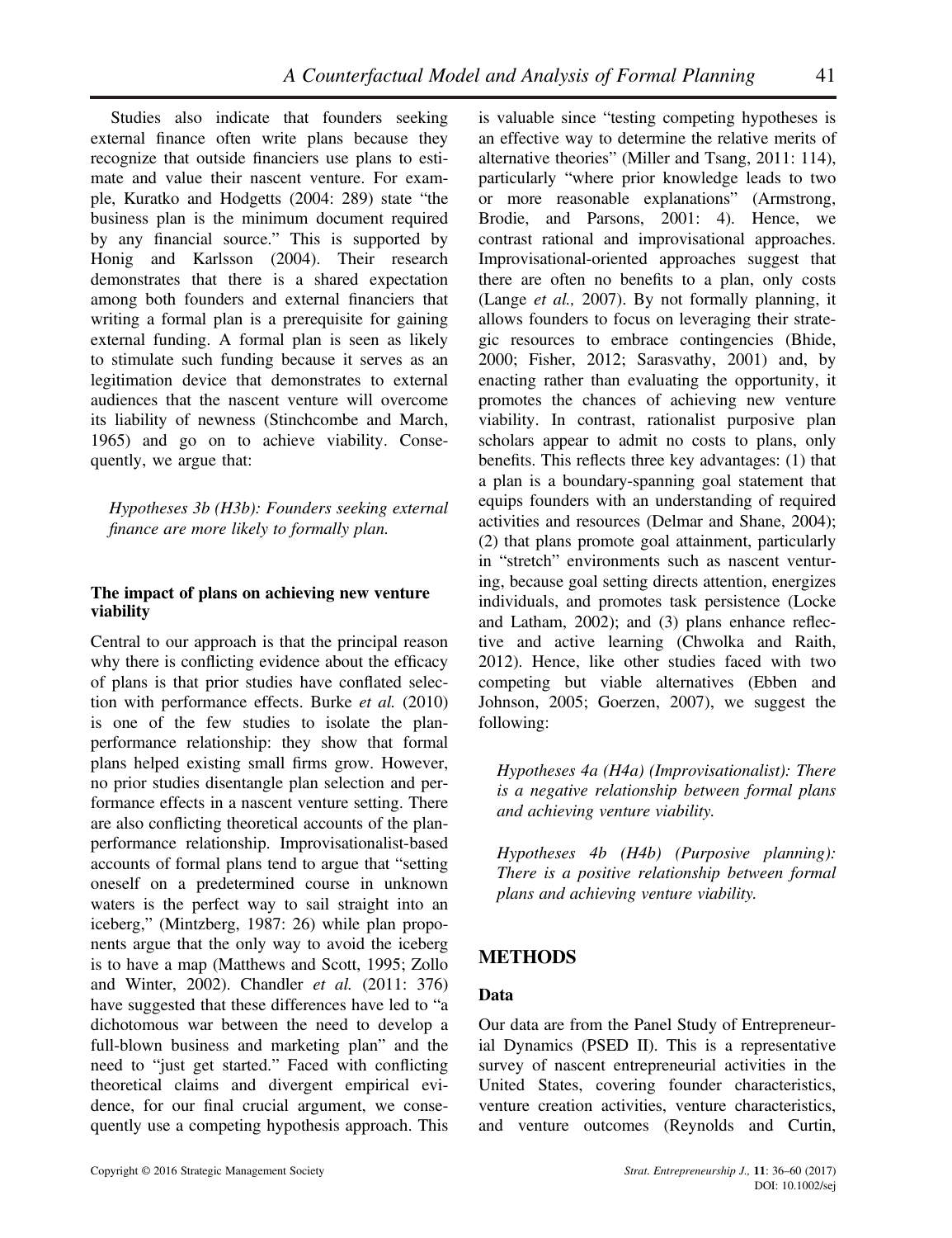2009). PSED II initially involved early-stage screening interviews with 31,845 individuals (late 2005/early 2006) to ensure the data were representative and potential survivorship biases were minimized. The initial 1,214 nascent founders who were identified (i.e., those intending to start a new venture, had previously carried out at least one start-up activity, expected to own part of the venture, and did not have an existing operational business) were followed over five subsequent annual waves (2007–2011). This longitudinal design with monthly indications of activities started and finished—allows for inferences on the process of organizing activities and facilitates causal inferences among dependent and independent variables.

Subsequent to initial interviews with the 1,214 founders (Wave A), the number of respondents fell over successive waves: 972 for Wave B and 746, 526, 435, and 375 for Waves C to F, respectively. At Wave A, some founders may have already completed one or several gestation activities prior to their first interview. Hence, like Yang and Aldrich (2012), we truncated the sample to founders whose gestation activities began 10 years prior to Wave A, reasoning that those who spent more than 10 years on a new venture are unlikely to be serious about venture creation (Mueller, 2006). This reduced our sample from 1,214 to 1,106, for which we have missing data for 18 observations (i.e., the total sample is 1,088). Second, and similar again to Yang and Aldrich (2012), we controlled for the time that founders had spent on gestation activities prior to Wave A. Following on from the list of gestation activities identified by Reynolds (2011: 36), we took the earliest activity undertaken as the starting point of the organizing sequence and calculated the time span (in months) until the interview date (see Appendix for details of all variables used in this study).

### **Analysis**

Aguinis and Edwards (2013) argue that three conditions need to be satisfied before appropriate causal inferences can be drawn from an analysis: (1) an association between cause and effect; (2) cause precedes effect; and (3) alternative explanations for the causal effect are ruled out. If cause differs from effect, this satisfies condition 1. Condition 2 can be controlled for by using longitudinal

samples such as ours that avoid issues of reverse causality since the decision to plan, like our measures of founder, internal, and environmental factors, precede venture viability. Condition 3, however, is trickier: in order to arrive at the effect of a treatment (the business plan) on an outcome (venture viability), two groups must be created—one that gets the treatment and one that is the control group—that are as similar as possible.<sup>1</sup> For example, suppose genetically identical twins each seek to set up new businesses, with one deciding to plan (treatment group) and the other choosing not to plan (control group). Subsequently, we observe that the planning twin achieves new venture viability while the other twin disbands his/her venture. Since these twins are identical, it is plausible that viability is due to the treatment effect (the business plan). However, the challenge often, particularly in observational data such as ours, is to create "statistical twins" that are matched in terms of their observable characteristics. This is important because if the treatment and control groups do not resemble each other, it is likely that the relationship between a treatment and an outcome will be misspecified, since it is difficult to disentangle whether the impact on an outcome (venture viability) is due to the treatment effect (the plan) or selection effects.

One established way of creating a treatment group alongside a counterfactual control group using data such as ours is to use propensity score matching (Kaiser and Malchow-Møller, 2011; Li, 2013; Rosenbaum and Rubin, 1983). The logic of this approach is to match the characteristics of a treatment group (planners) with a control group (non-planners) so that their characteristics are observationally equivalent except for one crucial difference: one group decides to plan and the other group decides not to. Subsequently, if a planner achieves venture viability, this can be attributed to the treatment effect (the plan) rather than his/her characteristics (selection effects). In using propensity score matching, we follow Li (2013) and adopt his four-stage protocol.

The first stage involves an assessment of endogeneity. Hence, "before matching," we assess

 $1$ In more technical terms, the aim is that the treatment (business plan) is exogenous such that the difference in outcomes between the treatment and control groups corresponds to the effect of the treatment.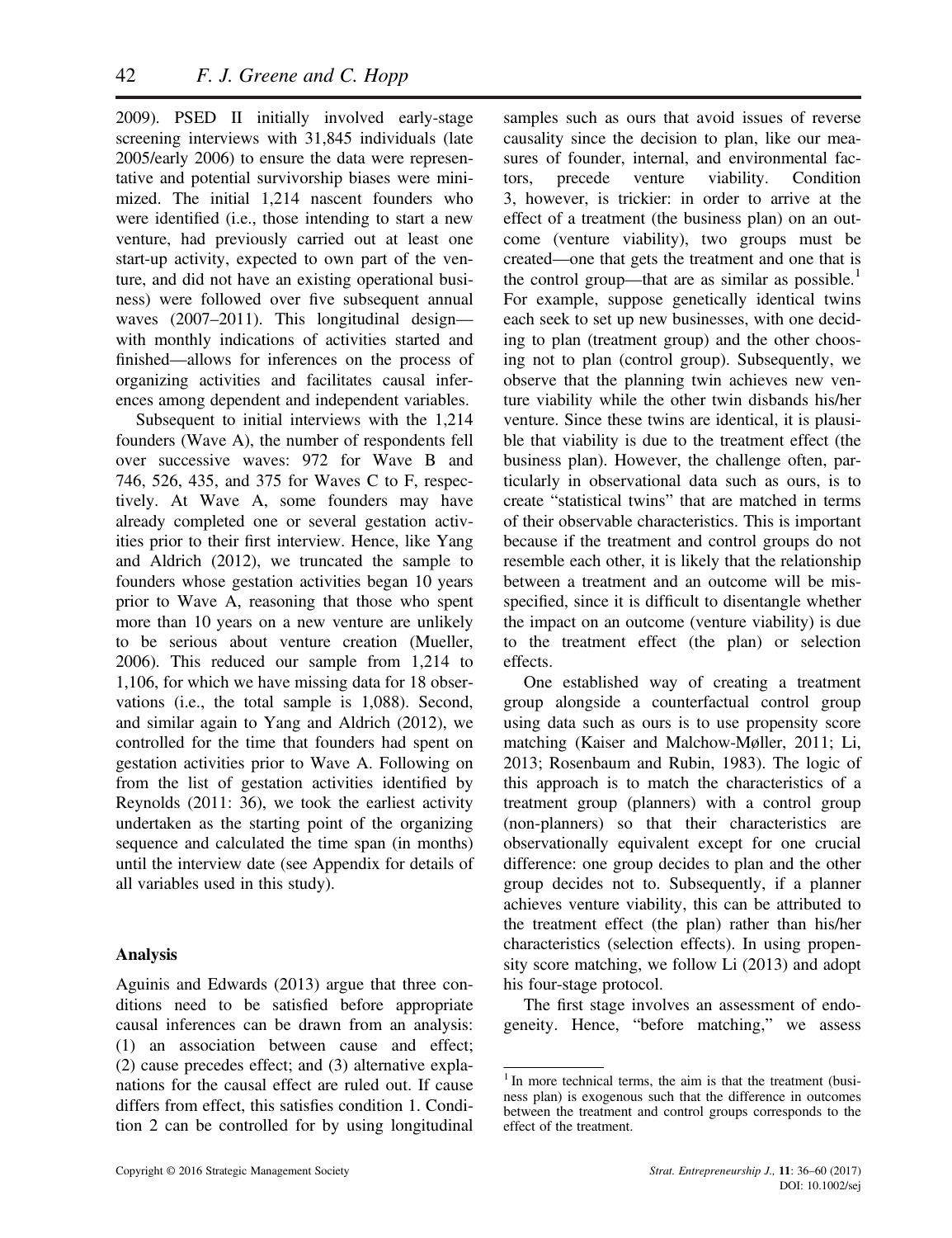whether there are systematic differences between the treatment and control groups in terms of differences in founder, venture, and external characteristics that may impact both on the decision to plan and, subsequently, on the chances of achieving venture viability (see Table 2). If endogeneity exists, unadjusted results will be biased and lead to facile inferences (Hamilton and Nickerson, 2003). This justifies using the estimation of the propensity score (i.e., the conditional probability of receiving the treatment (formal plan)). The second stage involves assessing the quality of this matching to identify unresolved sources of endogeneity. Hence, there is a need, "after matching," to see if differences in the mean values of individual and venture characteristics persist or are successfully removed through matching (Table 3). Conditional on the matching being balanced such that the treatment and control groups are "statistical twins," the third step is to analyze treatment effects by estimating the causality between the treatment effect (the plan) and the outcome (venture viability) (Leuven and Sianesi, 2014). These estimates, conditional on the propensity score, are the sample average treatment effects on the treated (ATTs). These ATTs are the average effects from the treatment (formal plans) for those who actually were treated (planners). The ATTs answer the question: what would have happened if the planner had decided not to write a formal plan?

The fourth and final stage is to conduct sensitivity analyses. These are vital because estimates of, in our case, plan effects on venture viability, are sensitive to the use of predictor variables and matching estimators. Li (2013) advocates calculating the sensitivity of the sample ATT estimates to the matching algorithms used and examining the existence of potential distortions by unobserved variables. This is what we do: we provide sample ATT estimates based on different distributional assumptions (Table 4), dependent variable characterizations (Table 5), matching techniques (Table 6), and control group compositions (Table 7) and use Rosenbaum bounds to test for potential unobserved heterogeneity (Table 8). We also provide population average treatment effects (ATEs) estimates (i.e., the expected effects from a randomly selected unit of the population). Population ATEs are important because there are those in the wider population who do not formally plan because, for example, they may be simply unaware of the option to plan. Examining population ATEs allows us to assess for the presence of unobservable heterogeneity and provides further wider external, population-based, validity for our sample ATTs. To achieve this, we compare our estimates for the ATT and ATE and test if there are material differences between the matched sample and the non-matched units. $<sup>2</sup>$ </sup>

Overall, propensity score matching means we can estimate the probability of formally planning conditional on matched characteristics. Besides being robust, propensity score matching does not rely upon instruments that are difficult to find (i.e., a variable that is related to writing a plan but not performance) and explicitly allows for covariate imbalance adjustments between non-/formal planners. Matching is also advantageous because rather than focusing on one mediator, it controls for a set of variables at the same time. This is important because there are a number of factors that are likely to simultaneously influence the decision and utility of a plan. Hence, by focusing on the predicted probability of formal plans, we can derive the counterfactual based on several theoretical antecedents simultaneously (Kaiser and Malchow-Møller, 2011; Rosenbaum and Rubin,  $1983$ ).<sup>3</sup>

### **Dependent variable: venture viability**

McMullen and Dimov (2013: 1496) theorize that "the entrepreneurial journey concludes for the firm once that venture definitively realizes a profit or loss from activities related to that product." Hence, as with Kim *et al.* (2015) and Yang and Aldrich (2012), we use: "when monthly revenues exceed monthly expenses for six out of 12 months; including salaries for the managers" (PSED II: A35) as our

<sup>&</sup>lt;sup>2</sup>This is possible because the randomized sampling procedure of the PSED (in terms of participants, not planning) means that the sample ATTs from the PSED II data are also an estimate of the population ATEs.

<sup>&</sup>lt;sup>3</sup> Matching is also arguably superior to that of a moderation approach. Moderation implies that a predictor variable has a differential effect on an outcome variable conditional on the base level of another variable. Hence, moderation analyses typically involve a multiplicative interaction of two variables so that what is tested is whether the slope coefficient of an X-Y relationship differs for varying values of a moderator Z. Moderation, therefore, derives the non-planning effect directly from the control group. Hence, it does not estimate the counterfactual, obfuscates the direct effect of business planning on venture creation by omitting the counterfactual argument, and may bias the results in favor of antecedents causing the decision to plan in the first place.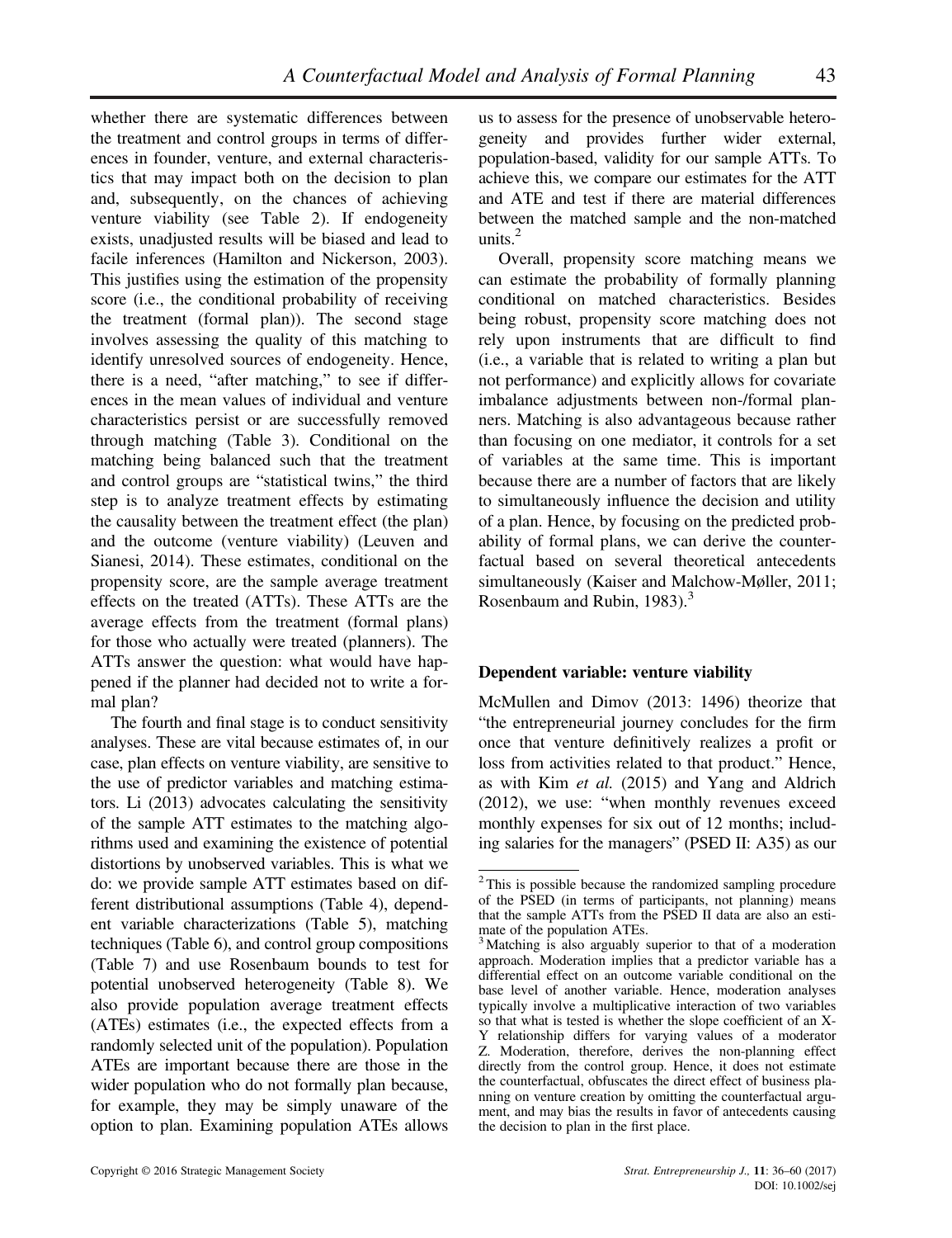dependent variable  $(1 = if the monthly revenues)$ exceed monthly expenses for six out of 12 months; including salaries for the managers;  $0 =$  otherwise). In our main analysis, we report ongoing activities as per Wave F and compare founders that achieved venture viability (A35) against those who disbanded their venture  $(A42, E51: 1 =$  founders stop their venture activities and no one else is working on the venture;  $0 =$  otherwise) and those who are "still trying" to prosecute their ventures (Davidsson and Gordon, 2012; Dimov, 2010). To complement this binary variable (venture viability versus disbandment/still trying), in our robustness tests, we use three alternative dependent variables: (1) the founder's self-reported assessment of achieving venture viability (A41:  $1 = \text{self-report}$  venture viability;  $0 = \text{otherwise}$ ; (2) sustained viability (A35 and no venture disbandment (A42) until Wave F); and (3) achieved first sale  $(E14: 1 =$  first revenue has been received from the sale of goods or services for this new business;  $0 =$  otherwise). We also extend this binary dependent variable by testing multinomial models (Table 4, row 4; Table 5, rows 3 and 6) which, following on from Davidsson and Gordon (2012), assess the relationship between formal plans and three outcomes viability (A35), disbandment (A42, E51), and "still trying."

### **Formal planners**

As with other studies, our focus is on formal written plans (Delmar and Shane, 2004; Lange *et al.,* 2007). To identify formal planners, we used two PSED II questions (D1 and D2:  $1 =$  formal planners;  $0 =$  otherwise). $4$  Table 1 show that the treatment group consists of 269 (24%) founders.<sup>5</sup> The control group is made up of the remaining 819 founders.<sup>6</sup> To test whether the composition of the control group makes

any difference to the plan-performance relationship, Table 7 provides robustness tests of alternative control group compositions.

### **Predictor covariates: individual founder, venture characteristics, and environmental factors**

In terms of founder characteristics, we follow Davidsson and Honig (2003) and Iacus, King, and Porro (2011) and measure educational attainment in terms of years of schooling (H6); number of years of sectoral experience in the same industry as the venture (H11); and entrepreneurial experience with other ventures (H13). To assess the innovativeness of the venture, we follow Dahlqvist and Wiklund (2012) and assess innovation by using a three-point scale  $(S1: 3 = all, 2 = some, 1 = no$ customers…are unfamiliar with the new product/ service). We follow Kim *et al.* (2015) to assess the expectations about venture growth  $(T1:1 = "I want$ this new business to be as large as possible";  $0 =$  otherwise) and to examine product/service complexity through a composite measure of the level of novelty and technical expertise required to compete successfully (F4, F5, F8–10; scales inverted; Cronbach's alpha of 0.72). To measure the need for external finance, we use a binary measure—if founders were actually seeking financial capital (E2:  $1 = yes$ ; 0 = otherwise) (Reynolds, 2011)—and assess competitive pressures by using S2  $(3 = there are many; 2 = there are some;$  $1 =$  there are no...other businesses offering the same product/service).

#### **Control variables**

We control for a wide range of other variables that may influence the decision to plan: to complement the need for external finance, we assess the amount of personal resources used in the venture (Q4–10:

<sup>4</sup> The corresponding PSED question defines the business plan for the respondents as "A business plan usually outlines the markets to be served, the products or services to be provided, the resources required—including money—and the expected growth and profit for the new business." Given the inherent difficulties in assessing the quality of the plan with this measure, we corroborated whether or not nascents had completed other activities usually related to business planning, such as financial planning (Burke *et al.,* 2010), marketing (Gruber, 2007), or general prediction activities (Sarasvathy, 2001). Those who formally plan are also more likely to do financial projections  $(6 = 0.27, p < 0.01)$ , engage in marketing activities  $(\beta = 0.12, p < 0.05)$ , define their market opportunity  $(β = 0.114, p < 0.05)$ , and collect information about competitors ( $\beta = 0.088$ ,  $p < 0.1$ ).

<sup>5</sup> Studies by Pearce *et al.* (1987), Bhide (2000), Sarasvathy (2001), and Burke *et al.* (2010) also show that formal planners are in the minority.

<sup>&</sup>lt;sup>6</sup>In particular, the group consist of different types of nonformal planners based on the planning status reported up to and including Wave F: 385 "informal" planners; 159 "unwritten" and "in their head" planners; 224 who consider a plan irrelevant; and 51 who consider a plan relevant but never complete any plan activities up to and including Wave F. See Appendix for further information.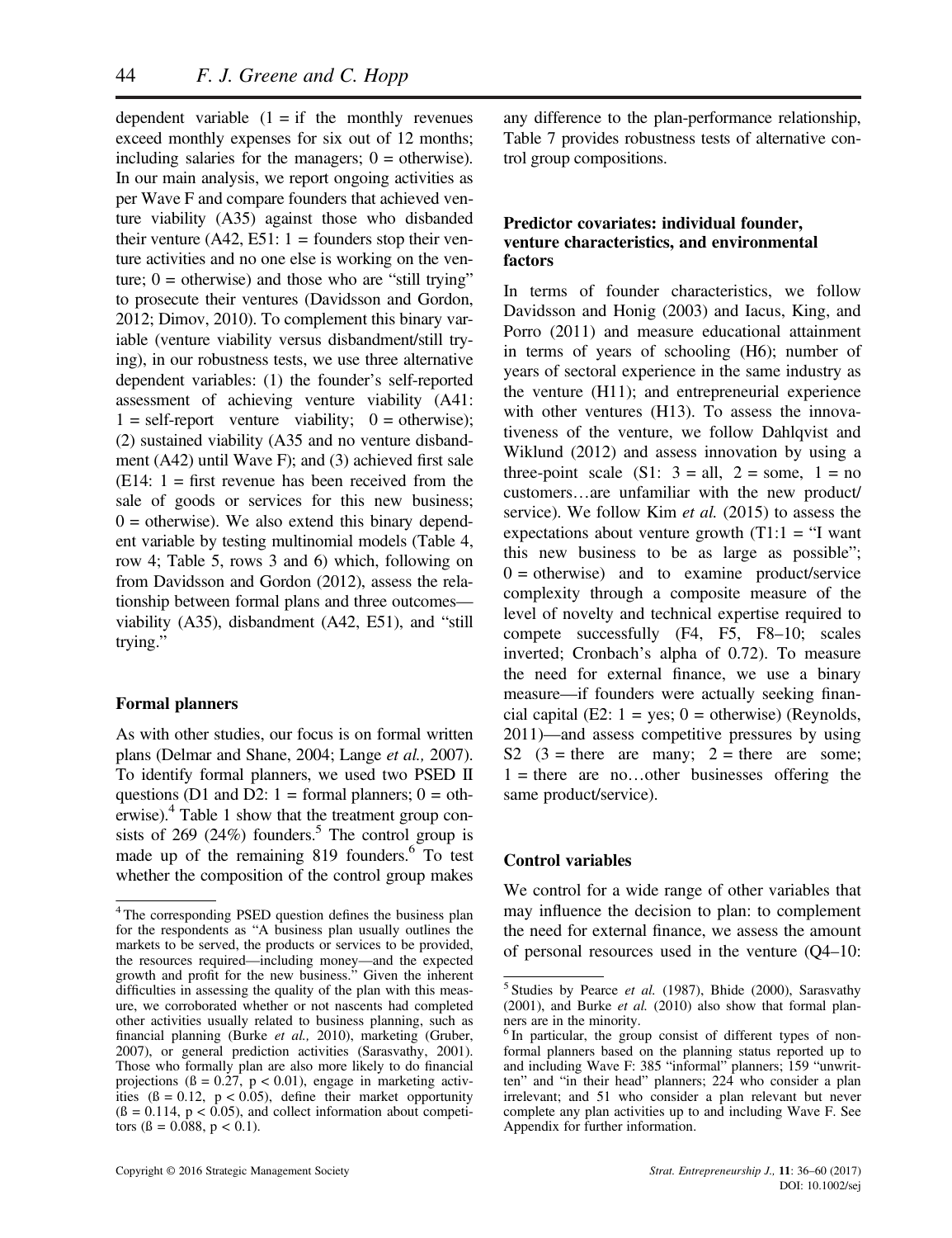total dollar amount invested of personal savings and other sources); time spent on the nascent venture (H16:1 = 35 hours or greater;  $0 =$  otherwise); team size (AG2: number of founders: Colombo and Grilli, 2005); the founder's ability expectations (Q. AY4–AY8; scales inverted so that higher values indicate higher levels of ability expectations; Cronbach's alpha: 0.68; Townsend, Busenitz, and Arthurs, 2010); and their start-up commitment (AY9 and AY10; inverted scales; Cronbach's alpha: 0.71; Dimov, 2010). We also control for work experience (H20: years), the time elapsed between the first gestation activity and Wave A (Yang and Aldrich, 2012), and sector (B1: dummies of service, retail, and other industries (base category)).

## **RESULTS**

We organize our results in eight tables. Table 1 presents summary statistics and correlations. Table 2 presents our "before" propensity score matching results. Table 3 presents our "after" matching results. Table 4 presents the sample ATT results, while Tables 5–8 present robustness checks for these ATTs. The notes in Tables 4–7 report the population ATEs.

Table 1 shows that 22 percent of founders had created a viable venture (237 observations), with 38 percent "still trying" and 40 percent having disbanded their attempt (418 and 433 observations, respectively). These outcomes are similar to other new venture studies (Reynolds, 2011; Spletzer *et al.,* 2004). Table 1 also shows that founders typically have at least a high school qualification, that the average sectoral experience is eight years, and that one-in-three have prior entrepreneurial experience. About a quarter of founders indicate high growth aspirations, while Table 1 also shows that levels of product complexity, competition, and innovation were modest. Finally, about one-third of founders were seeking external finance.

Table 2 reports our "before matching" results. Although the tests for mean differences (t-tests) and the distributions of variables (Kolmogorov-Smirnov test) reported in columns 1 and 2 of Table 2 provide useful information, we focus our tests of H1a–H3b on the probit regression results (dependent variable: non-/formal planners) reported in column 3. The additional probit regression reported in column 4 is used to ascertain if founder and venture antecedents also impact venture viability. In sum, the aim of Table 2 is to assess if there are selection effects in the decision to plan (column 3) and if these are endogenous to the achievement of venture viability (column 4).

Column 3 of Table 2 shows support for H1a: an additional two years of education increases the chances of formal planning by five percentage points  $(8 = 0.026, p < 0.01)$ . We do not find support for H1b (sectoral experience) or H1c (entrepreneurial experience). Column 4 does, however, show that an extra year of education  $(\beta = 0.012, p < 0.1)$ and sectoral experience  $(β = 0.030, p < 0.05)$ increase the chances of achieving venture viability by one and three percentage points, respectively. This shows that founder characteristics are likely to bias, if not controlled for, the plan-performance relationship.

In terms of venture characteristics, we find support for H2a  $(8 = 0.072, p < 0.1)$  (growth orientation) and H2c  $(\beta = 0.046, p < 0.05)$  (innovation). We do not find support for H2b (product/service complexity) or for H3a (competitive pressures). However, we find strong support for H3b  $(6 = 0.194; p < 0.01)$  (external finance). This is the largest coefficient in Table 2, indicating that founders seeking finance are 19 percentage points more likely to plan. The need for external finance is also related positively to venture viability (column 4).

Table 2 also identifies that founders with greater levels of private savings are less likely to plan, but those who have bigger teams and spend more time on their ventures are more likely to plan. In summary, in terms of our hypothesized relationships, Column 3 shows that the better educated, innovators, and those seeking finance and growth were more likely to formally plan. In contrast, sectoral and entrepreneurial experience, competition, and product complexity all appear to have no discernible impact on plan propensity. Column 4 shows that education, sectoral experience, and the need for external finance influence the venture viability prospects, indicating clear evidence of a strong and severe endogeneity problem obfuscating the causal effect of plans on venture viability.

Because of this endogeneity, we conducted propensity score matching to level out differences between the treatment and control groups. Table 3 reports the subsequent "after matching" results in terms of mean (t-test results) (column 1) and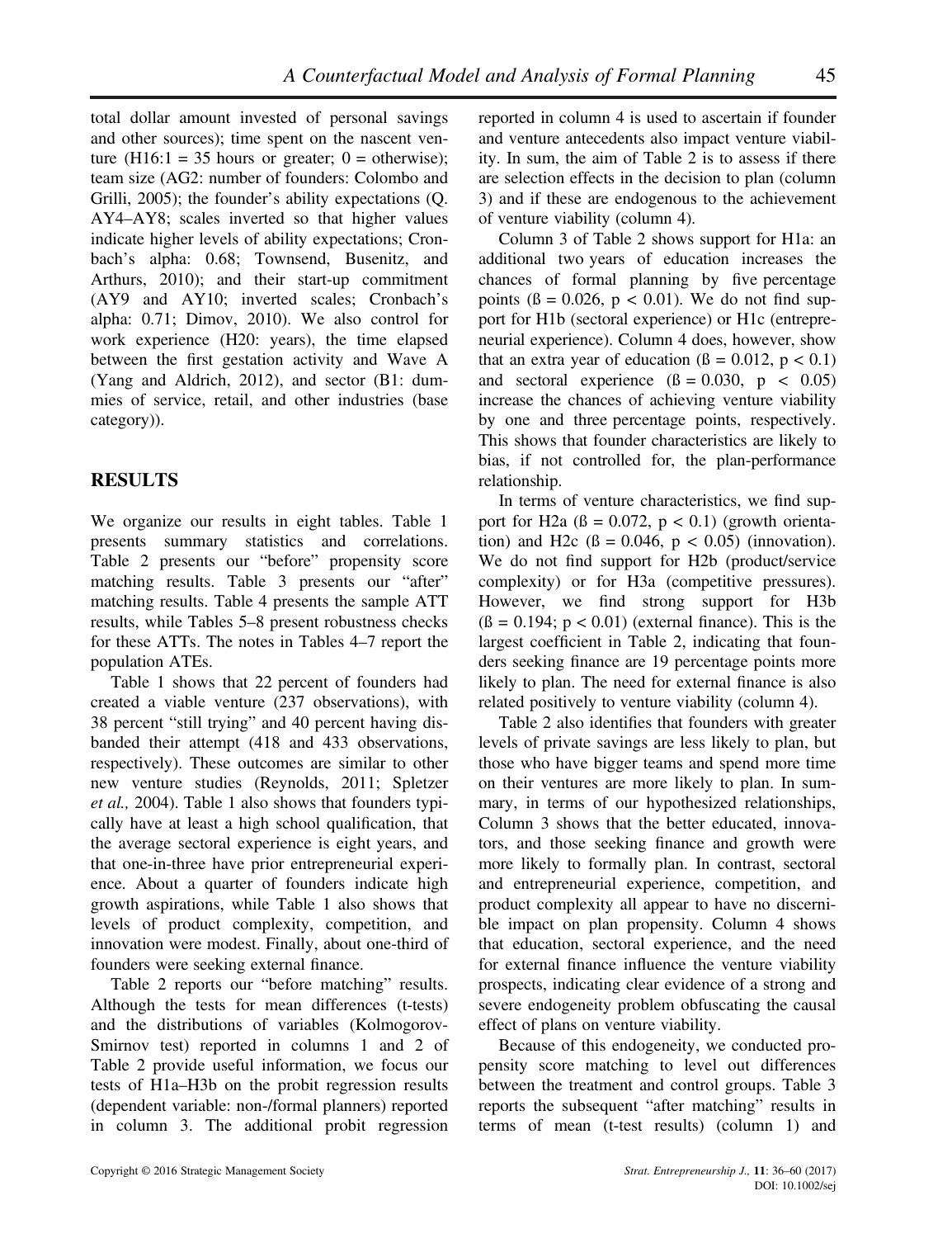| Summary statistics and correlation<br>Table 1.                                                                                                                                                      |              |                 |                                                          |                    | matrix                          |                       |               |                      |                                           |                      |               |                       |               |                              |                      |                 |                        |                       |                                           |                 |  |
|-----------------------------------------------------------------------------------------------------------------------------------------------------------------------------------------------------|--------------|-----------------|----------------------------------------------------------|--------------------|---------------------------------|-----------------------|---------------|----------------------|-------------------------------------------|----------------------|---------------|-----------------------|---------------|------------------------------|----------------------|-----------------|------------------------|-----------------------|-------------------------------------------|-----------------|--|
|                                                                                                                                                                                                     | Mean         | SD <sub>1</sub> |                                                          | 3<br>$\mathcal{L}$ | 4                               | 5                     | $\circ$       | $\overline{ }$       | $\infty$                                  | $\Box$<br>$\circ$    | $\equiv$      | 12                    | 13            | $\overline{1}$               | 15                   | $\overline{16}$ | $\overline{17}$        | $\overline{19}$<br>18 | $\Omega$                                  | $\overline{21}$ |  |
| Venture viability                                                                                                                                                                                   | 0.22         | 0.41            |                                                          |                    |                                 |                       |               |                      |                                           |                      |               |                       |               |                              |                      |                 |                        |                       |                                           |                 |  |
| 2 Disbandment<br>Still trying<br>$\mathfrak{g}$                                                                                                                                                     | 0.40<br>0.38 | $0.49 - 0.43$   | $0.49 - 0.42 - 0.64$                                     |                    |                                 |                       |               |                      |                                           |                      |               |                       |               |                              |                      |                 |                        |                       |                                           |                 |  |
| 4 Formal planners                                                                                                                                                                                   | 0.25         |                 | $0.43$ $0.15 - 0.12$                                     | $-0.01$            |                                 |                       |               |                      |                                           |                      |               |                       |               |                              |                      |                 |                        |                       |                                           |                 |  |
| 5 Education                                                                                                                                                                                         | 14.48        | 2.11            | 0.08                                                     | 0.00               | 0.13<br>$-0.07$                 |                       |               |                      |                                           |                      |               |                       |               |                              |                      |                 |                        |                       |                                           |                 |  |
| 6 Sectoral                                                                                                                                                                                          | 8.37         | 9.09            | $0.12 - 0.16$                                            |                    | 0.03<br>0.05                    | 0.09                  |               |                      |                                           |                      |               |                       |               |                              |                      |                 |                        |                       |                                           |                 |  |
| 7 Entrepreneurial<br>experience                                                                                                                                                                     | 0.33         |                 | $0.71$ $0.01 - 0.03$                                     |                    | 0.08<br>0.02                    | 0.15                  | 0.00          |                      |                                           |                      |               |                       |               |                              |                      |                 |                        |                       |                                           |                 |  |
| experience                                                                                                                                                                                          |              |                 | $1.64$ 0.74 -0.07 0.02                                   |                    | 0.11<br>0.03                    |                       | $0.05 - 0.10$ | 0.07                 |                                           |                      |               |                       |               |                              |                      |                 |                        |                       |                                           |                 |  |
| product/services<br>8 Innovative                                                                                                                                                                    |              |                 |                                                          |                    |                                 |                       |               |                      |                                           |                      |               |                       |               |                              |                      |                 |                        |                       |                                           |                 |  |
| 9 Growth                                                                                                                                                                                            |              |                 | $0.26$ $0.44 - 0.03 - 0.12$                              |                    | 0.13<br>0.14                    |                       | $0.03 - 0.05$ | 0.11                 | 0.12                                      |                      |               |                       |               |                              |                      |                 |                        |                       |                                           |                 |  |
| aspirations<br>10 Product                                                                                                                                                                           |              |                 | $3.84$ 0.96 - 0.02 - 0.04                                |                    | 0.09<br>0.05                    | 0.01                  | 0.08          | 0.01                 | 0.15                                      | 0.14                 |               |                       |               |                              |                      |                 |                        |                       |                                           |                 |  |
| 11 Competitive<br>complexity                                                                                                                                                                        |              |                 | 1.32 0.77 0.03 0.01                                      |                    | $-0.04 - 0.06$                  |                       |               |                      | $0.00$ $0.01 - 0.05 - 0.27 - 0.13 - 0.11$ |                      |               |                       |               |                              |                      |                 |                        |                       |                                           |                 |  |
| 12 Seeking external<br>pressures                                                                                                                                                                    |              |                 | $0.28$ 0.45 0.12 -0.10                                   |                    | 0.000003                        | 0.07                  |               |                      | $0.05$ $0.07 - 0.02$ $0.12 - 0.04$        |                      | 0.06          |                       |               |                              |                      |                 |                        |                       |                                           |                 |  |
| finance $(d)$                                                                                                                                                                                       |              |                 |                                                          |                    |                                 |                       |               |                      |                                           |                      |               |                       |               |                              |                      |                 |                        |                       |                                           |                 |  |
| 13 Private savings<br>14 35 hours on                                                                                                                                                                |              |                 | $4.42$ $4.27$ 0.06 -0.08<br>0.30 0.46 0.15 -0.16         |                    | $0.03 - 0.09$<br>0.04           | 0.03<br>$0.13 - 0.04$ |               | $0.07 - 0.01 - 0.01$ | $0.01 - 0.01 - 0.00 - 0.05$               | $0.01\,$<br>0.05     | 0.13<br>0.01  | 0.10<br>0.00          | 0.07          |                              |                      |                 |                        |                       |                                           |                 |  |
| venture (d)                                                                                                                                                                                         |              |                 |                                                          |                    |                                 |                       |               |                      |                                           |                      |               |                       |               |                              |                      |                 |                        |                       |                                           |                 |  |
| 15 Team size                                                                                                                                                                                        |              | 1.81 1.55       | $0.01 - 0.02$                                            |                    | 0.01                            | 0.10 0.08             | 0.01          | 0.15                 | 0.01                                      | 0.09                 | $0.00 - 0.05$ |                       | $0.16 - 0.05$ | 0.00                         |                      |                 |                        |                       |                                           |                 |  |
| 16 Ability                                                                                                                                                                                          | 4.35         | 0.51            | $0.07 - 0.09$                                            |                    | 0.04                            | $0.11 - 0.03$         | 0.21          | 0.00                 | 0.03                                      | 0.07                 | $0.19 - 0.05$ | 0.06                  | 0.00          | $0.14 - 0.06$                |                      |                 |                        |                       |                                           |                 |  |
| expectation<br>17 Start-up                                                                                                                                                                          |              |                 | 4.10 0.86 0.02 -0.07                                     |                    | 0.06                            | $0.10 - 0.19$         | $0.08 - 0.08$ |                      | 0.03                                      | 0.12                 | $0.17 - 0.01$ | 0.05                  | 0.02          | $0.13 - 0.06$                |                      | 0.46            |                        |                       |                                           |                 |  |
| commitment                                                                                                                                                                                          |              |                 |                                                          |                    |                                 |                       |               |                      |                                           |                      |               |                       |               |                              |                      |                 |                        |                       |                                           |                 |  |
| 18 Work experience 20.55 11.33 0.02 0.00                                                                                                                                                            |              |                 |                                                          |                    | 0.02<br>$-0.03$                 | 0.18                  | 0.23          |                      | $0.12 - 0.03 - 0.05$                      | 0.02                 | 0.02          | 0.01                  | 0.02          | 0.02                         | 0.04                 | 0.01            | 0.00                   |                       |                                           |                 |  |
| 19 Time elapsed                                                                                                                                                                                     |              |                 | $21.0723.51$ 0.06 -0.10<br>0.19 0.39 -0.05 0.05          |                    | 0.06<br>0.05                    | 0.06                  | 0.18          | 0.04                 | 0.01                                      | 0.05<br>0.04         | 0.00          | 0.04                  | 0.03          | 0.06                         | 0.02                 | 0.04            | 0.04                   | 0.02                  |                                           |                 |  |
| 20 Retail (d)                                                                                                                                                                                       |              |                 |                                                          | $-0.01$            | 0.03                            | $-0.06$               | $-0.11$       | 0.02                 | 0.06                                      | 0.05<br>0.05         |               | $-0.06 - 0.02 - 0.09$ |               |                              | $0.00 - 0.02 - 0.02$ |                 | 0.02                   | $0.01 - 0.07$         |                                           |                 |  |
| 22 Other industries<br>21 Services (d)                                                                                                                                                              |              |                 | $0.64$ $0.48$ $0.07 - 0.02$<br>$0.16$ $0.37 - 0.01$ 0.00 |                    | 0.02<br>0.02<br>$-0.04$<br>0.00 | 0.10<br>$-0.05$       | 0.00<br>0.01  | $-0.04$<br>0.03      | $-0.01$<br>$-0.03$<br>0.01                | 0.01<br>0.00<br>0.00 | 0.04          | $0.03 - 0.03$<br>0.08 | 0.00          | $0.04 - 0.02 - 0.04$<br>0.01 | 0.04                 | 0.02<br>$-0.05$ | $-0.04 - 0.05$<br>0.02 | 0.01                  | $0.00 \quad 0.18 - 0.22$<br>$0.03 - 0.64$ |                 |  |
| $\widehat{\mathbf{d}}$                                                                                                                                                                              |              |                 |                                                          |                    |                                 |                       |               |                      |                                           |                      |               |                       |               |                              |                      |                 |                        |                       |                                           |                 |  |
| Summary statistics and correlation matrix are based on 1,088 observations. All correlations above 0.1 are significant at least at the 10% level. Variables denoted with (d) are dummy<br>variables. |              |                 |                                                          |                    |                                 |                       |               |                      |                                           |                      |               |                       |               |                              |                      |                 |                        |                       |                                           |                 |  |
|                                                                                                                                                                                                     |              |                 |                                                          |                    |                                 |                       |               |                      |                                           |                      |               |                       |               |                              |                      |                 |                        |                       |                                           |                 |  |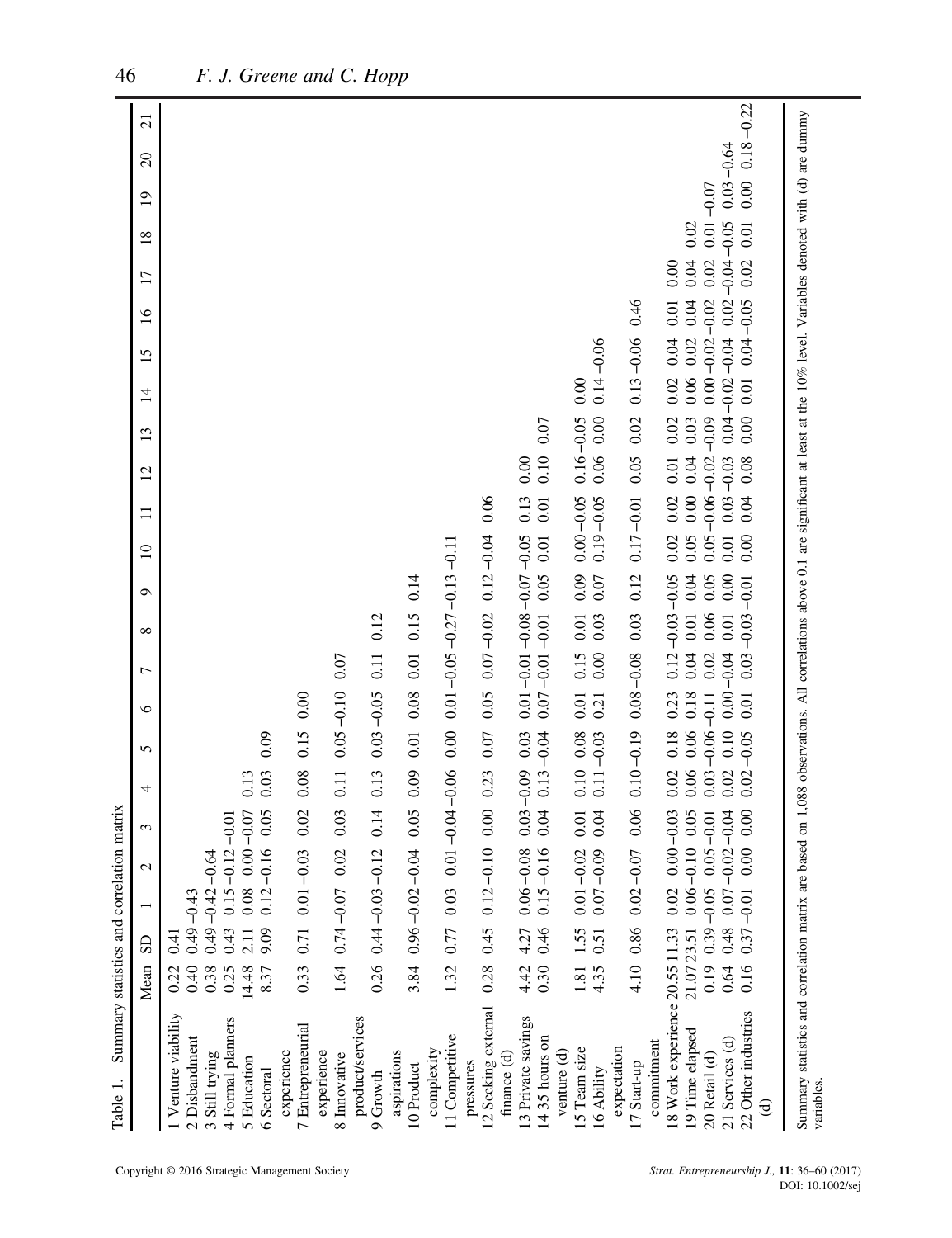|                                | (1)         | (2)                | (3)                       | (4)                       |
|--------------------------------|-------------|--------------------|---------------------------|---------------------------|
|                                | Differences | Differences in     | Binary regression: DV -   | Binary regression: DV -   |
|                                | in mean:    | distribution:      | $(1 = formal planner;$    | $(1 =$ venture viability; |
|                                | T-test      | Kolmogorov-        | $0 =$ non-formal planners | $0 =$ nonviable ventures  |
|                                |             | Smirnov (p-values) | (informal, non-, and      | (disbanded/still trying)) |
|                                |             |                    | unwritten planners))      |                           |
| <b>Founder characteristics</b> |             |                    |                           |                           |
| Education                      | $-0.636***$ | $0.00***$          | $0.026***$                | $0.012*$                  |
|                                | (0.000)     |                    | (0.001)                   | (0.087)                   |
| Sectoral experience            | $-0.0651$   | 0.35               | $-0.010$                  | $0.030**$                 |
|                                | (0.405)     |                    | (0.534)                   | (0.037)                   |
| Entrepreneurial experience     | $-0.0639**$ | 0.54               | 0.016                     | $-0.012$                  |
|                                | (0.011)     |                    | (0.723)                   | (0.775)                   |
| <b>Venture characteristics</b> |             |                    |                           |                           |
| Growth aspirations (d)         | $-0.131***$ | $0.000***$         | $0.072*$                  | $-0.062**$                |
|                                | (0.000)     |                    | (0.071)                   | (0.044)                   |
| Product complexity             | $-0.208***$ | $0.06*$            | 0.027                     | $-0.002$                  |
|                                | (0.002)     |                    | (0.115)                   | (0.900)                   |
| Innovative product/services    | $-0.189***$ | $0.01**$           | $0.046**$                 | $-0.030$                  |
|                                | (0.000)     |                    | (0.043)                   | (0.170)                   |
| <b>External environment</b>    |             |                    |                           |                           |
| Competitive pressures          | $0.106*$    | 0.35               | 0.001                     | $-0.019$                  |
|                                | (0.051)     |                    | (0.967)                   | (0.304)                   |
| Seeking external finance (d)   | $-0.244***$ | $0.00***$          | $0.194***$                | $0.082**$                 |
|                                | (0.000)     |                    | (0.000)                   | (0.012)                   |
| <b>Controls</b>                |             |                    |                           |                           |
| Private savings                | $0.846***$  | $0.00***$          | $-0.009**$                | $0.006*$                  |
|                                | (0.005)     |                    | (0.025)                   | (0.078)                   |
| 35 hours on venture (d)        | $-0.141***$ | $0.00***$          | $0.097**$                 | $0.110***$                |
|                                | (0.000)     |                    | (0.013)                   | (0.001)                   |
| Team size                      | $-0.367***$ | $0.07*$            | $0.023**$                 | $-0.002$                  |
|                                | (0.001)     |                    | (0.047)                   | (0.798)                   |
| Ability expectation            | $-0.127***$ | $0.04*$            | 0.028                     | 0.005                     |
|                                | (0.000)     |                    | (0.453)                   | (0.881)                   |
| Start-up commitment            | $-0.191***$ | $0.01**$           | 0.012                     | 0.004                     |
|                                | (0.001)     |                    | (0.627)                   | (0.812)                   |
| Work experience                | $-0.0283$   | 0.47               | 0.009                     | $-0.015$                  |
|                                | (0.603)     |                    | (0.710)                   | (0.464)                   |
| Time elapsed                   | $-3.452**$  | $0.04*$            | 0.001                     | 0.000                     |
|                                | (0.037)     |                    | (0.212)                   | (0.405)                   |
| Retail (d)                     | $-0.0312$   | 0.99               | $0.135**$                 | 0.057                     |
|                                | (0.257)     |                    | (0.034)                   | (0.312)                   |
| Services (d)                   | $-0.0231$   | 1.00               | $0.077*$                  | $0.070*$                  |
|                                | (0.494)     |                    | (0.082)                   | (0.065)                   |
| Chi-square                     |             |                    | 90.34                     | 45.77                     |
| $P > chi-square$               |             |                    | 0.000                     | 0.000                     |
| Treatment group - planners     | 269         | 269                | 269                       | 269                       |
| Control group                  | 819         | 819                | 819                       | 819                       |
|                                |             |                    |                           |                           |

Table 2. Probit regression antecedents of business planning and test for differences in distributions—before matching

 $*p < 0.1; **p < 0.05; **p < 0.01.$ 

Column 1 reports differences in mean values between the control group and the formal planners, p-values are reported in parentheses. Column 2 reports p-values from Kolmogorov-Smirnov tests. Coefficients in column 3 and 4 correspond to the marginal effects from a logit regression for the independent variables calculated at the mean levels of the remaining variables. Variables denoted with (d) are dummy variables. P-values for columns 3 and 4 are shown in parentheses. The number of observations is equal to 1,088 in all four columns. T-tests are carried out only for observations included in the binary regressions to allow for comparability.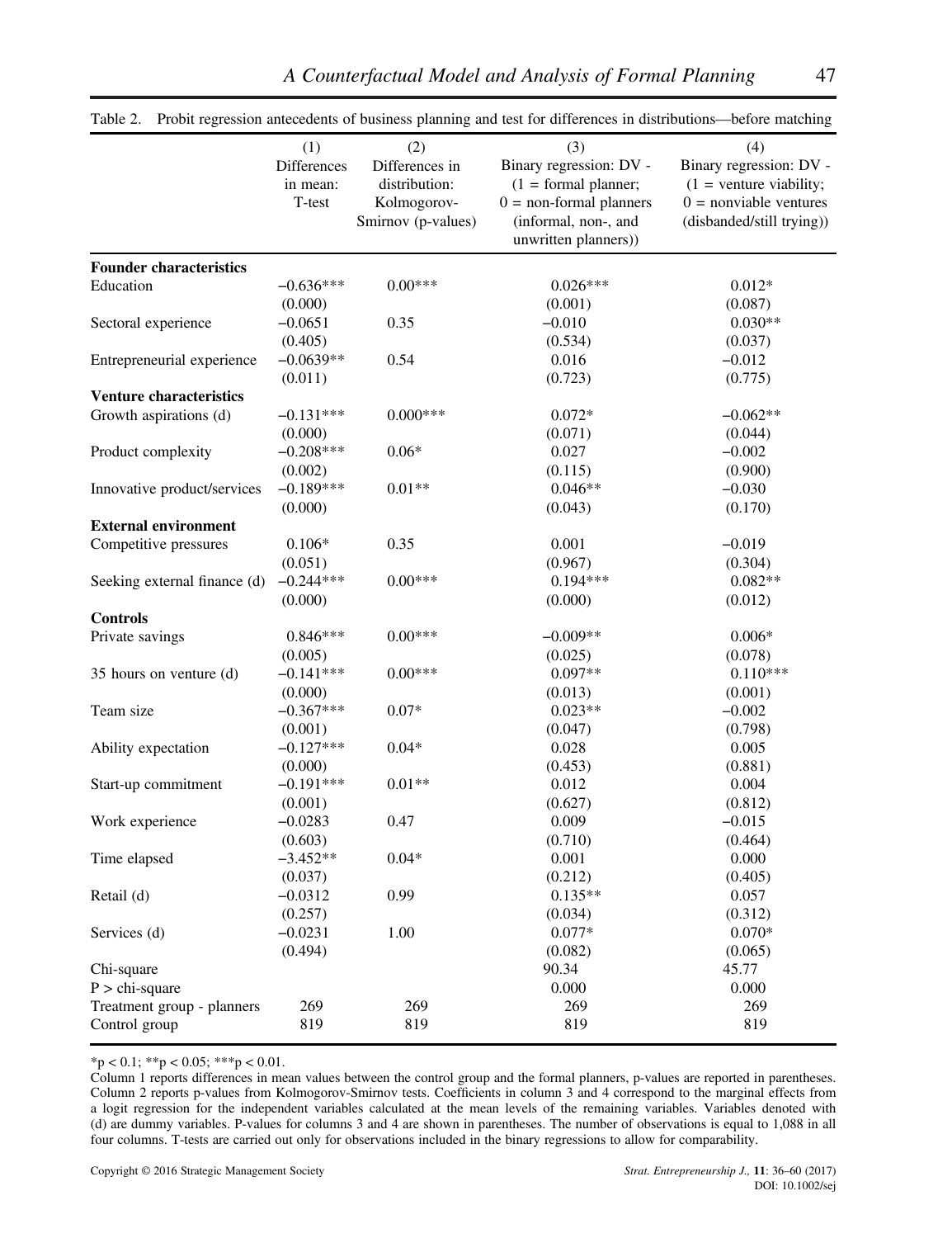| Table 3. Test for differences in distributions-after matching |                                    |                                                                      |
|---------------------------------------------------------------|------------------------------------|----------------------------------------------------------------------|
|                                                               | (1)<br>Differences in mean: t-test | (2)<br>Differences in distribution:<br>Kolmogorov-Smirnov (p-values) |
| Dependent variable                                            |                                    |                                                                      |
| Venture viability (d)                                         | $-0.161$                           | $0.02**$                                                             |
|                                                               | (0.000)                            |                                                                      |
| <b>Founder characteristics</b>                                |                                    |                                                                      |
| Education                                                     | 0.0543                             | 0.99                                                                 |
|                                                               | (0.790)                            |                                                                      |
| Sectoral experience                                           | $-0.0111$                          | 0.92                                                                 |
|                                                               | (0.924)                            |                                                                      |
| Entrepreneurial experience                                    | 0.0309                             | 0.77                                                                 |
|                                                               | (0.447)                            |                                                                      |
| <b>Venture characteristics</b>                                |                                    |                                                                      |
| Growth aspirations (d)                                        | $-0.0211$                          | 1.00                                                                 |
|                                                               | (0.668)                            |                                                                      |
| Product complexity                                            | $-0.0279$                          | 0.29                                                                 |
|                                                               | (0.779)                            |                                                                      |
| Innovative product/services                                   | $-0.0504$                          | 1.00                                                                 |
|                                                               | (0.535)                            |                                                                      |
| <b>External environment</b>                                   |                                    |                                                                      |
| Competitive pressures                                         | $-0.0134$                          | 0.99                                                                 |
|                                                               | (0.878)                            |                                                                      |
| Seeking external finance (d)                                  | 0.0187                             | 1.00                                                                 |
|                                                               | (0.718)                            |                                                                      |
| <b>Controls</b>                                               |                                    |                                                                      |
| Private savings                                               | $-0.132$                           | 0.81                                                                 |
|                                                               | (0.776)                            |                                                                      |
| 35 h on venture (d)                                           | $-0.0125$                          | 1.00                                                                 |
|                                                               | (0.805)                            |                                                                      |
| Team size                                                     | 0.0806                             | 0.99                                                                 |
|                                                               | (0.716)                            |                                                                      |
| Ability expectation                                           | 0.0125                             | 1.00                                                                 |
|                                                               | (0.792)                            |                                                                      |
| Start-up commitment                                           | 0.0181                             | 0.95                                                                 |
|                                                               | (0.824)                            |                                                                      |
| Work experience                                               | 0.0402                             | 0.50                                                                 |
|                                                               | (0.595)                            |                                                                      |
| Time elapsed                                                  | 1.569                              | 0.31                                                                 |
|                                                               | (0.566)                            |                                                                      |
| Retail (d)                                                    | 0.0351                             | 0.95                                                                 |
|                                                               | (0.434)                            |                                                                      |
| Services (d)                                                  | $-0.00102$                         | 1.00                                                                 |
|                                                               | (0.984)                            |                                                                      |
| Treatment group - planners                                    | 184                                | 184                                                                  |
| Control group                                                 | 170                                | 170                                                                  |
|                                                               |                                    |                                                                      |

 $*<sub>p</sub> < 0.1; *<sub>p</sub> < 0.05; *<sub>p</sub> < 0.01.$ 

Column 1 reports differences in mean values between the control group and the formal planners, p-values are reported in parentheses. Variables denoted with (d) are dummy variables. Column 2 reports p-values from Kolmogorov-Smirnov tests.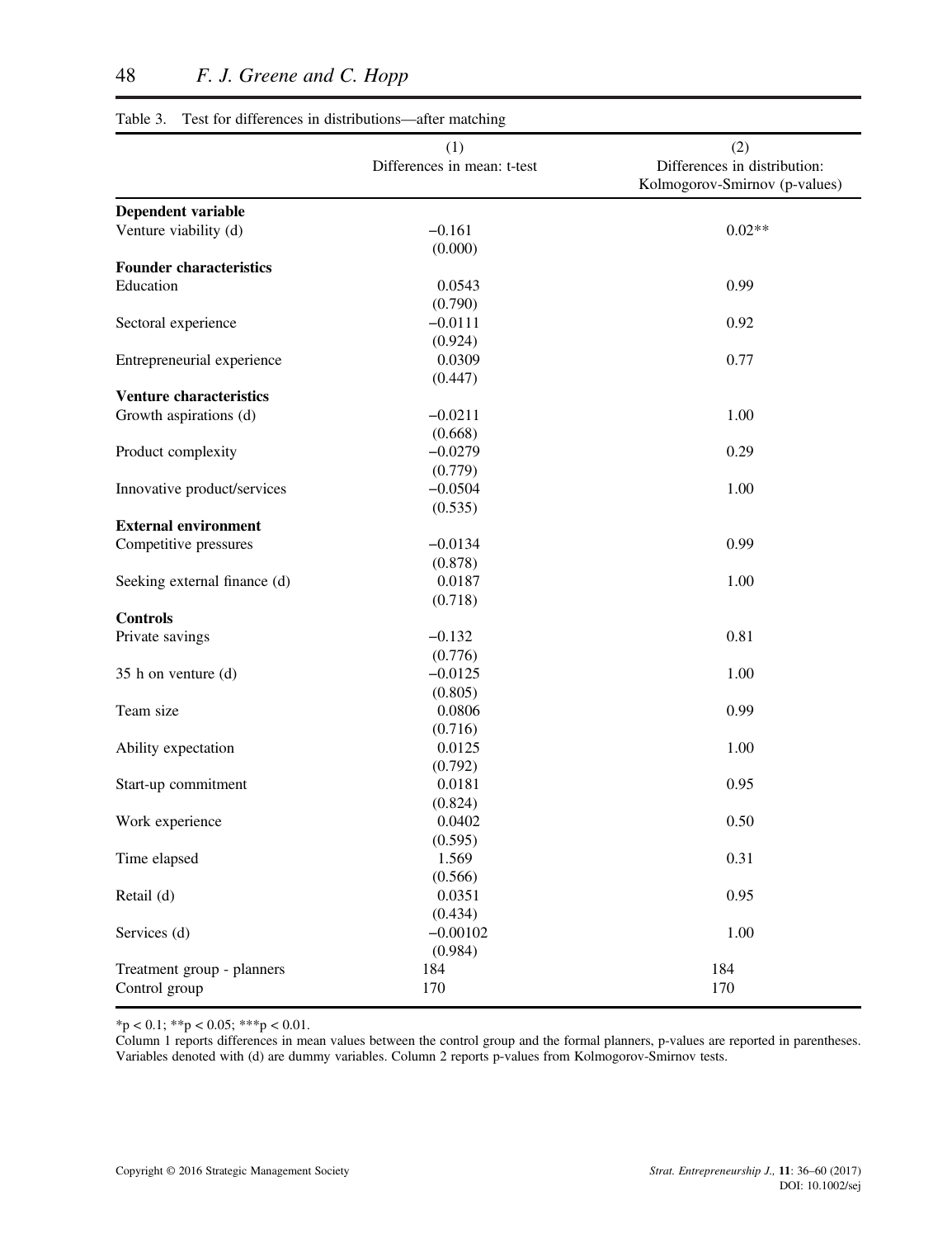distributional (Kolmogorov-Smirnov test) (column 2) differences. These reveal that there are no differences in the core mean values for either planners or non-planners (i.e., differences have been levelled out).<sup>7</sup> Moreover, the p-values in column 2 ( $p > 0.1$ ) show that the distributional overlap has been achieved through matching. Crucially, however, the differences in venture viability/disbandment probabilities are still significant  $(\beta = 0.161,$  $p < 0.01$ ).<sup>8</sup>

We now turn to the impact of formal plans on new venture viability. Table 4 presents the sample ATT results. We present four variants of these results. First, we present results from the propensity score (Psmatch2): formal planners are more likely to achieve viability ( $\beta = 0.160$ ,  $p < 0.01$ ). To check whether this result is biased by model uncertainty (due to differential distributions in our propensity score matching), we also report a linear probability model (row 2) and a probit model (row 3) allowing for nonlinear effects in the distribution of variables: coefficients for these models are slightly higher, but remain significant  $(β = 0.193, p < 0.01$  and  $\beta = 0.194$ ,  $p < 0.01$ , respectively). Finally, row 4 shows the results for a multinomial probit comparing three outcomes (venture viability/disbandment/still trying): these again are significant  $(β = 0.206, p < 0.01)$ . These results support H4b.

#### **Robustness checks**

To check the robustness of these results, Table 5 provides ATT results for three alternative dependent variables: self-reported venture viability (rows 1–3); sustained viability (rows 4–6); and achievement of first sale (rows 7–9). Again, as with Table 4, we report Psmatch2, probit and

| Table 4. Average treatment effect on the |  |  |  |
|------------------------------------------|--|--|--|
| treated (ATTs)                           |  |  |  |

| <b>Estimation model</b>     | Outcome: venture<br>viability |       |
|-----------------------------|-------------------------------|-------|
|                             | <b>ATTs</b>                   |       |
|                             | Coefficient                   | S.E.  |
| Propensity score (Psmatch2) | $0.160***$                    | 0.045 |
| Linear probability model    | $0.193***$                    | 0.034 |
| Probit model                | $0.194***$                    | 0.031 |
| Multinomial probit          | $0.206***$                    | 0.035 |

 $*<sub>p</sub> < 0.1; *<sub>p</sub> < 0.05; *<sub>p</sub> < 0.01.$ 

The corresponding population average treatment effects (ATEs) are  $(ß = 0.173, SE = 0.048), (ß = 0.167, SE = 0.034),$  $(\beta = 0.162, SE = 0.043)$ , and  $(\beta = 0.192, SE = 0.060)$ . Sample size is equal to 354 (184 treatment group; 170 control group).

multinomial model results. Although the planachieving first sale relationship is much weaker, Table 5 confirms that formal planners are more likely to achieve both self-assessed (Psmatch2:  $\beta = 0.144$ ,  $p < 0.01$ ; probit  $\beta = 0.158$ ,  $p < 0.01$ ; and multinomial  $\beta = 0.169$ ,  $p < 0.01$ ) and sustained viability (Psmatch2:  $\beta = 0.135$ ,  $p < 0.01$ ; probit  $\beta = 0.103$ ,  $p < 0.01$ ; and multinomial  $\beta = 0.112$ ,  $p < 0.01$ ). Table 5 also examines right censoring issues. These may be an issue because some founders who report they had a viable venture may subsequently disband their venture. To assess this, we examined Wave F information. This revealed that out the 237 viable ventures in Wave E, only 186 reported venture viability in Wave F. To see if this impacted on our ATT results, we reclassified and reestimated our results to take account of these issues (Table 5, rows 4–6). This made little difference in terms of the Psmatch2 model  $(6 = 0.135,$ p < 0.01), but had smaller effects for both the probit and multinomial models  $(6 = 0.103, \text{ and})$  $\beta = 0.112$ .

Another source of potential bias may be due to the matching method employed. Following Li (2013), Table 6 provides estimates from nearest neighbor, kernel, and radius matching. For nearest neighbor, we compute the ATTs using only one single neighbor to provide a more conservative

 $7$  Whenever differences in mean values existed after propensity score matching, the CEM procedure suggested in Iacus *et al.* (2011) has been applied to this variable to level out differences.

<sup>&</sup>lt;sup>8</sup>This is not due to differences in the general distribution of predictor variables. The p-values from the Kolmogorov-Smirnov test are insignificant after matching for any predictor variable. However, the distributional difference remains for venture viability. This is important, as it represents our dependent variable. We also conducted a subsample analysis according to the propensity blocks (psmatch procedure). Only two variables are significant at the five percent level (i.e., two out of 68 models  $(3\%)$ , which is expected at the 5 % level), and only one variable was significant at the one percent level (i.e., one out of 68 models (1.4%), which again is expected at the 1% level).

<sup>&</sup>lt;sup>9</sup>We also tested whether the proportional odds/parallel lines assumption in the multinomial model is met. The insignificant test statistic indicates that the final model does not violate this assumption and that the findings from the multinomial model are robust.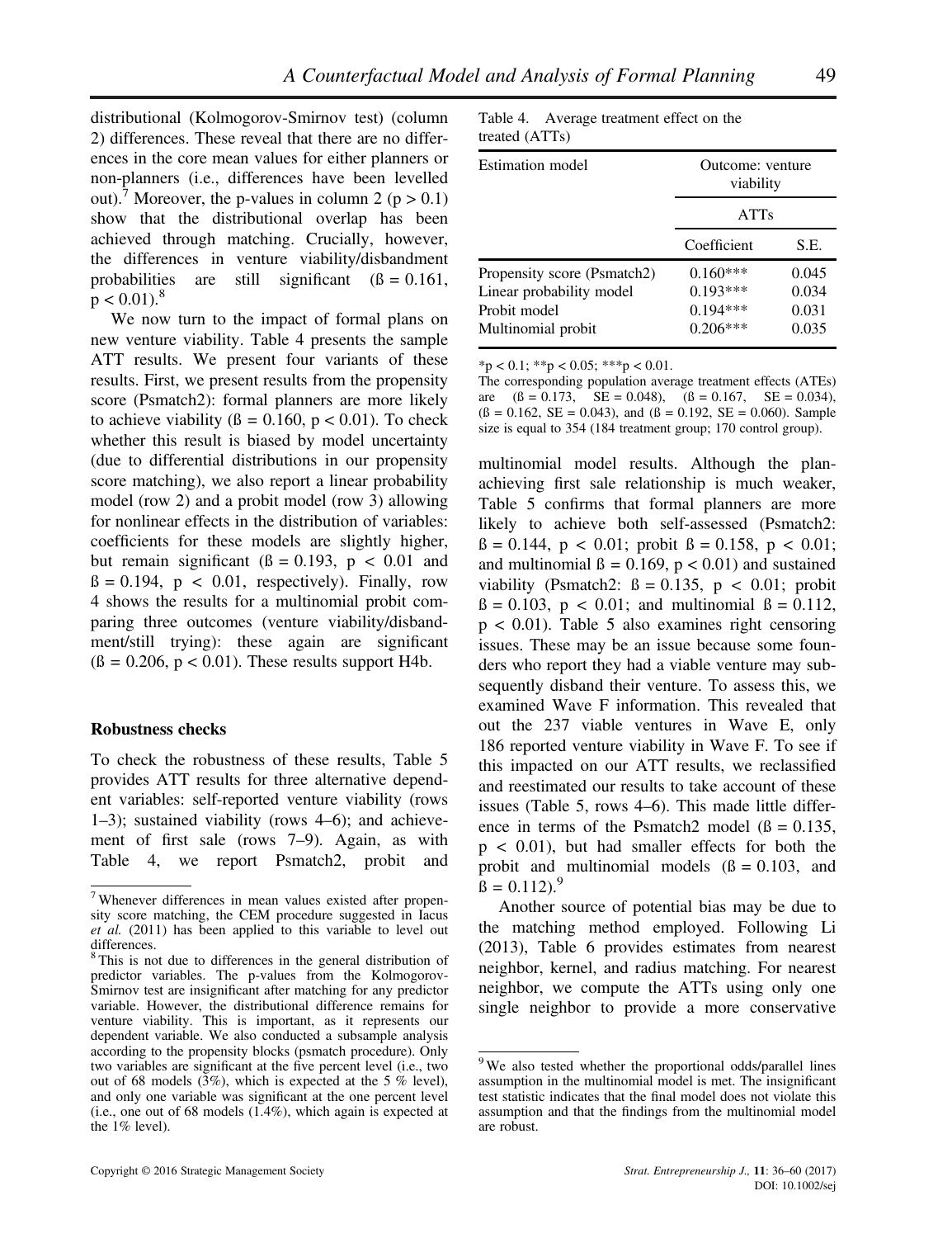| Matching estimator name.                 | Outcome: variants<br>of venture viability |       |
|------------------------------------------|-------------------------------------------|-------|
|                                          | <b>ATTs</b>                               |       |
|                                          | Coefficient                               | S.E.  |
| Self-assessed viability (Psmatch2)       | $0.144***$                                | 0.044 |
| Self-assessed viability (probit)         | $0.158***$                                | 0.030 |
| Self-assessed viability<br>(multinomial) | $0.169***$                                | 0.034 |
| Sustained viability (Psmatch2)           | $0.135***$                                | 0.040 |
| Sustained viability (probit)             | $0.103***$                                | 0.026 |
| Sustained viability (multinomial)        | $0.112***$                                | 0.031 |
| Achieved first sale (Psmatch2)           | 0.053                                     | 0.051 |
| Achieved first sale (probit)             | $0.063*$                                  | 0.035 |
| Achieved first sale (logit)              | $0.063*$                                  | 0.034 |

Table 5. ATTS for alternative dependent variables

 $*$ p < 0.1; \*\* p < 0.05; \*\*\*p < 0.01.

The corresponding population ATEs are  $(8 = 0.15, SE =$ 0.049),  $(\beta = 0.106, \text{ SE} = 0.034)$ ,  $(\beta = 0.133, \text{ SE} = 0.047)$  for the self-assessed viability measures;  $(ß = 0.091, SE = 0.043)$ ,  $(6 = 0.071, SE = 0.031), (6 = 0.099, SE = 0.047)$  for the sustained viability measures; and  $(ß = 0.071, SE = 0.044)$ ,  $\beta = (0.048, \text{ } SE = 0.036), (\beta = 0.046, \text{ } SE = 0.036)$  for the achieved first sale measures.

estimate (more matching partners increase a potential bias: Abadie *et al.,* 2004). For radius matching, controls are matched to treated units when the propensity score falls into a predefined range of the treated unit (Huber, Lechner, and Steinmayr, 2015). Finally, to provide non-parametric ATTs, we use kernel matching (all treated units are matched with a weighted average of the controls: Becker and Ichino, 2002). Table 6 shows that all ATTs are positive and significant (nearest neighbor:  $\beta = 0.108$ ,  $p < 0.05$ ; radius:  $\beta = 0.110$ ,  $p < 0.05$ ; and kernel:  $\beta = 0.117$ ,  $p < 0.01$ ).<sup>10</sup>

We also analyzed whether control group composition affects our results. Table 7 shows that formal planners are more likely to achieve venture viability than either non-planners  $(β = 0.130, p < 0.01)$ or informal planners  $(\beta = 0.167, p < 0.01)$ , although the comparison between planners and those who see planning as irrelevant is somewhat

| Table 6. |  |  | ATTs for matching variants |  |
|----------|--|--|----------------------------|--|
|----------|--|--|----------------------------|--|

| Matching estimator name   | Outcome: venture viability |       |
|---------------------------|----------------------------|-------|
|                           | <b>ATTs</b>                |       |
|                           | Coefficient                | S.E.  |
| Nearest neighbor matching | $0.108***$                 | 0.041 |
| Radius matching           | $0.110**$                  | 0.048 |
| Kernel matching           | $0.117***$                 | 0.035 |

 $*<sub>p</sub> < 0.1; **<sub>p</sub> < 0.05; ***<sub>p</sub> < 0.01.$ 

The corresponding population ATEs are  $(β = 0.104, SE =$ 0.038),  $(\beta = 0.099, SE = 0.039)$ ,  $(\beta = 0.123, SE = 0.036)$ .

weaker ( $\beta = 0.082$ ,  $p < 0.1$ ). All in all, the results are invariant to the composition of the control group: formal planners are more likely to achieve venture viability. Finally, to assess the robustness of these ATTs to unobserved heterogeneity, we calculated Rosenbaum bounds to check the sensitivity of our estimates. Table 8 shows that the results were insensitive to deviations from the unconfoundedness assumption, as large deviations (increasing the odds of formal planning and venture viability at the same time by more than 90%) would render the results insignificant.<sup>11</sup>

Finally, we consider potential differences between sample ATTs and population ATEs.<sup>12</sup> In Table 4, the ATEs (expected mean difference in viability for an individual selected randomly from the sample) are similar to the baseline coefficients, with ATEs remaining significant (and economically sizeable), albeit one to three percentage points

<sup>&</sup>lt;sup>10</sup> One consequence of matching is that it reduces sample size (Dehejia and Wahba, 2002; Guo and Fraser, 2014). Hence, although we found matches for 70 percent of the initial formal planners, we also tested how the relaxation of the matching assumption affects the results, and we allow for five neighbors in the matching. This resulted in 243 planning and 657 nonplanning observations. The ATT is smaller  $(β = 0.099)$ ,  $p < 0.01$ ) but within the bounds reported previously.

 $11$ <sup>11</sup> The bounds indicate that the confidence interval for the estimated treatment effects would widen (and include zero) if there are unobserved variables that can cause the odds ratio of treatment assignment to differ between the treatment and comparison groups by the calculated values of the test statistic.

<sup>12</sup> To estimate the ATEs, we used the same estimation strategy as was used for our core ATT results (Table 4). Hence, we began by examining if there were differences in mean values and distributions between the matched and non-matched. There were slight differences in terms of mean values for seeking external financing  $(β = 0.14, KS p-value < 0.01)$ , start-up motivations ( $\beta = 0.26$ , KS p-value < 0.01), and ability expectations ( $\beta = 0.18$ , KS p-value < 0.01). However, no other variables differed in means, and there were no differences between planners and non-planners upon being matched. Distributional differences were also slight (full results available on request from authors), indicating that the wider population ATEs are reflected in the sample ATTs. Hence, we generally find that our sample is reflective of a random draw from the population and are subsequently confident that our sample average treatment effect also represents evidence on the population average treatment effect.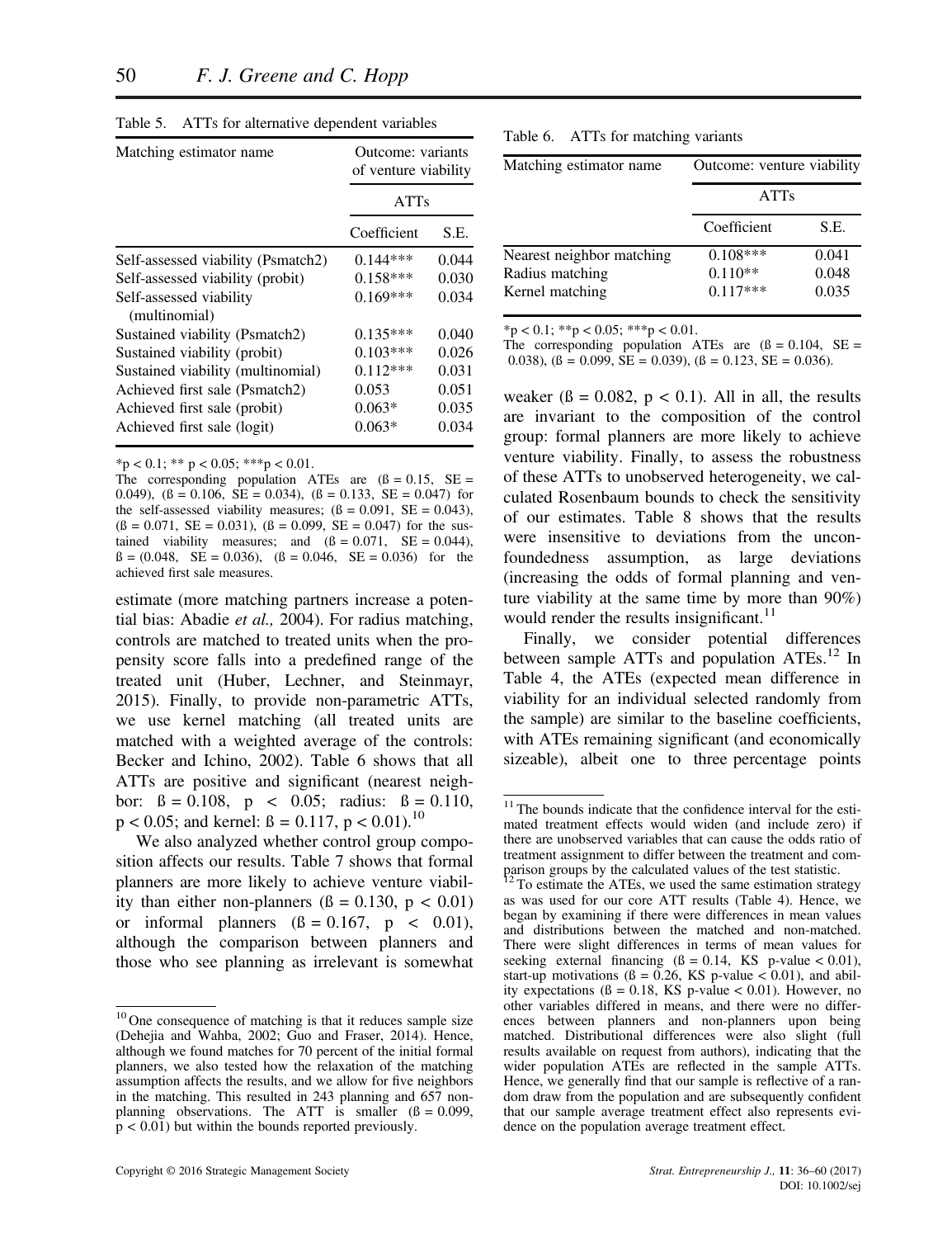| $1$ avic $\prime$ .<br>ATTS TOP and many common groups                                           |                               |       |
|--------------------------------------------------------------------------------------------------|-------------------------------|-------|
| Control group variations                                                                         | Outcome: venture<br>viability |       |
|                                                                                                  | <b>ATTs</b>                   |       |
|                                                                                                  | Coefficient                   | S.E.  |
| Formal planners vs. non-formal<br>planners (unwritten, informal<br>plan and planning irrelevant) | $0.130***$                    | 0.031 |
| Formal planners vs. informal<br>planners (unwritten and<br>informal plan only)                   | $0.167***$                    | 0.033 |
| Formal planners vs. non-planners<br>(consider planning irrelevant)                               | $0.082*$                      | 0.043 |

 $Table 7. A TTR function count$ 

 $*<sub>p</sub> < 0.1; *<sub>p</sub> < 0.05; *<sub>p</sub> < 0.01.$ 

The control group in row 1 comprises all non-formal planners except for 51 observations that considered a plan as relevant  $(D1 = 2,$  "No, not yet; will in the future") but never complete any planning activities up to and including Wave F. The control group in row 2 comprises 385 "informal" planners (coded as 1 if  $D1 = 1$ , and  $D2 = 2$ ; 0 = otherwise) and 159 "unwritten" and "in their head" planners (coded as 1 if  $D1 = 1$  and  $D2 = 1$ ;  $0 =$  otherwise. The control group in row 3 comprises 224 observations that consider planning irrelevant  $(D1 = 5, "No, not$  relevant." Population ATEs are  $(\beta = 0.133, \text{ SE} = 0.036)$ ,  $(\beta = 0.151, SE = 0.042)$  and  $(\beta = 0.106, SE = 0.068)$ .

lower. In Table 5, ATEs again are highly significant, but again, some three percentage points lower on average for self-assessed viability, sustained viability, and first sales. Each of these ATEs, however, remains significant. The ATEs in Table 6 show similar positive effects for the differing matching estimators, while Table 7 shows for the

Table 8. Rosenbaum bounds of ATTs (see Li, 2013)

| Gamma          | Formal plan<br>p-critical |
|----------------|---------------------------|
| 1.1            | 0.001                     |
| 1.2            | 0.002                     |
| 1.3            | 0.005                     |
| 1.4            | 0.011                     |
| 1.5            | 0.022                     |
| 1.6            | 0.037                     |
| 1.7            | 0.058                     |
| 1.8            | 0.086                     |
| 1.9            | 0.121                     |
| $\overline{c}$ | 0.162                     |

Gamma = The odds ratio that individuals will receive treatment. P-values in bold highlight significant net business planning effects in the presence of unobservable variables causing higher treatment probabilities.

different control group compositions slightly higher ATEs. Taken together, these corroborating ATEs provide further support for the ATT results.

In summary, our core ATT results (Table 4) confirmed in subsequent robustness tests that examined an alternative dependent variable specification, controlled for right censoring biases, matching variants, the robustness of our treatment effects, and in ATE estimates—show support for the plan-venture viability relationship (H4b).

## **DISCUSSION**

As the literature review highlighted, there persist divergent and contradictory interpretations of the role formal plans play in achieving venture viability. The aim of this study was to offer fresh insights by developing and testing a counterfactual model of the plan-performance relationship. Our findings have important implications for scholars, educators, and aspiring founders interested in better understanding what shapes the decision to formally plan and the consequences of writing a formal plan.

#### **Implications**

For strategy and entrepreneurship scholars, our key finding is that it pays to plan. Our ATT results show a positive impact of planning on venture viability for those who actually planned, that ranges from a lower bound of 10 to an upper bound of 15 percentage points. Similarly, our ATE estimates show that also a randomly chosen individual would have benefited from planning, though the effect is slightly (3% points) smaller. This is similar to other studies that examine plan-viability outcomes but do not adjust for endogeneity (0.11 marginal effect of plans on survival: Honig and Karlsson (2004); 0.09 marginal effect of plans on marketing objectives: Gruber (2007); and 0.11 correlational coefficient between plans and survival: Shane and Delmar (2004)). These effects sizes are also in line with Brinckmann *et al.* (2010), whose meta-analysis of planning studies found a 13 percentage point effect size for growing new ventures that planned. They, however, are lower than that of Burke *et al.* (2010) who found, after controlling for endogeneity, a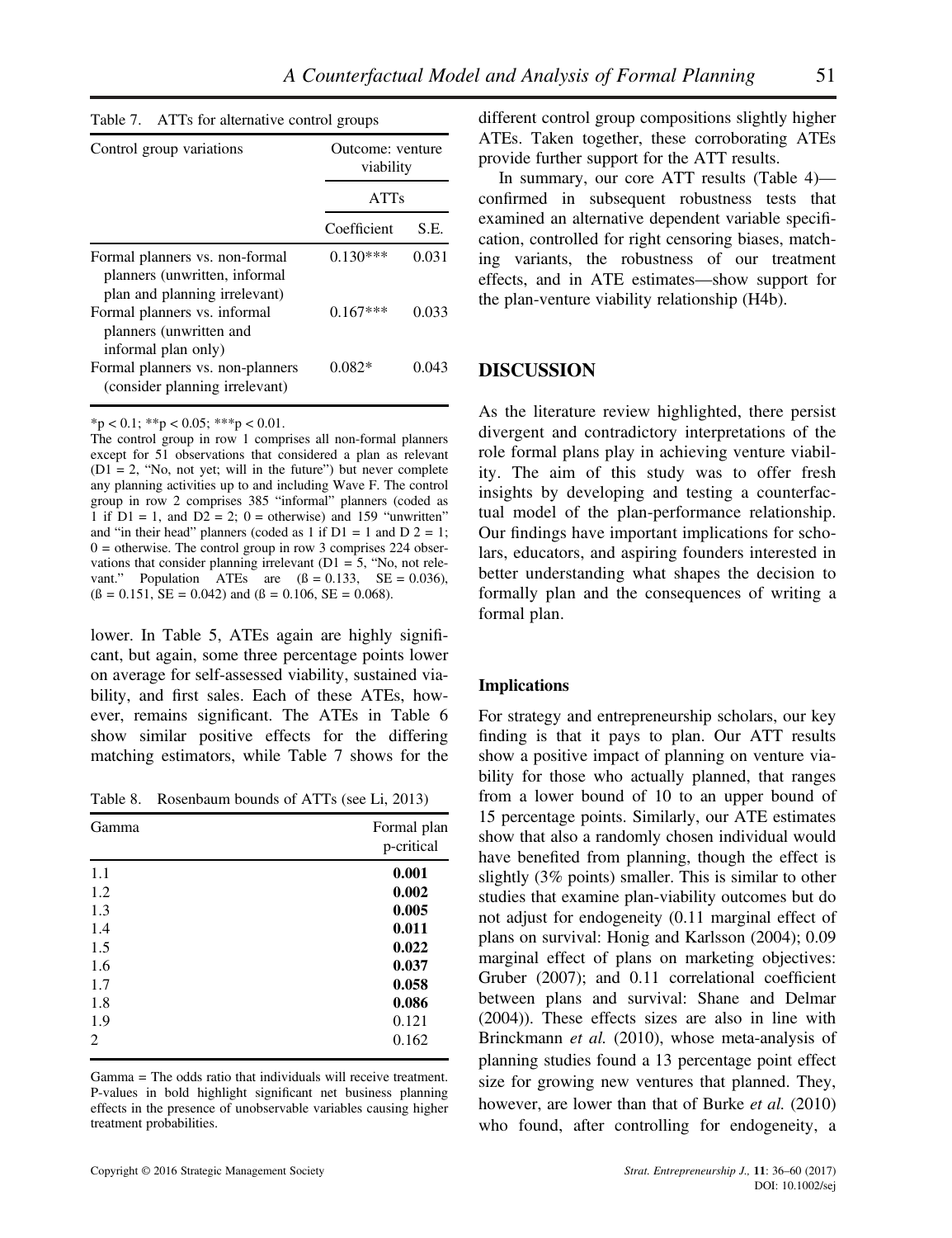23 percentage point effect of plans on sales growth for existing small ventures.

Overall, we see that the reason why plans promote venture viability is that they help to pierce the "fog of futurity" (Kirzner, 2009) by identifying, orchestrating, and promoting goal attainment (Locke and Latham, 1990, 2002). We also see that formal plans are advantageous because they appear to promote better entrepreneurial decision making about the allocation and coordination of resources.

Such findings may offset the anti-planning bias in parts of the normative business plan literature which draws on emergent, improvisational logics to argue that founders are better off using trial-anderror learning to achieve viability. Theoretical approaches such as effectuation or bricolage have come to the fore because they suggest that emergent improvisational logics better support nascent venture outcomes. These logics have led to practitioner-based approaches that suggest nascent founders should eschew formal plans and focus on experimental learning (Ries, 2011; Schlesinger and Kiefer, 2012). We recognize that these experimental logics are appealing because a central issue in nascent venturing is envisioning "what is unknown, uncertain, and not yet obvious to the competition" (McGrath and MacMillan, 2000: 44). While our study does not explicitly test these particular logics, we do note, however, that we separate out selection and performance effects, use appropriate longitudinal data, and conduct an extensive battery of tests. Counterfactual approaches such as ours, however, are largely absent from much of the improvisational business plan literature. This is surprising because logics such as effectuation and bricolage are predicated on how individual founders are able to leverage their personal resources for achieving venture outcomes. This endogeneity, however, is rarely examined in these studies. This presents a challenge to plan skeptics: before the efficacy of an emergent approach to creating a viable venture can be readily assessed, there is a need to disentangle the improvisational activities from the (experienced) improvisational actor.

Our current results, however, do not offer much succor to plan skeptics. Despite providing three variants of venture viability (self-assessed viability, sustained viability, and achieved first sale), three different control group variations, and populationbased ATEs, our results all point to the value of formal plans. By implication, they also suggest that contingency-based leveraging actions and experimentation appear to be more likely to lead to suboptimal "groping along" attempts to achieve venture viability (Dimov, 2010). Therefore, while our findings tacitly question the utility of effectuation, bricolage, and particular plan methodologies (e.g., lean start up or the business model canvas), we, however, stress that our results should not be overinterpreted. One reason for this is that founders rarely start with the simple stark question of: to plan or not to plan. Rather, as Baum, Locke, and Kirkpatrick (1998) suggest, they begin with a goal or a vision. One expression of this vision may be a formal business plan, but, as Hmieleski and Corbett (2008) point out, this vision is likely to have to adapt to changing circumstances. Consequently, a formal plan may be valuable because it helps orchestrate improvisational activities and, thereby, improves entrepreneurial decision making (Chwolka and Raith, 2012).

One further contribution of this study is that we show that the founding environment plays an important role in specifying the boundary conditions around the decision to plan. In particular, by examining founder, venture, and external characteristics, we join with Gruber (2007), Dencker *et al.* (2009a), and Burke *et al.* (2010), who all argue for a more nuanced interpretation of plan contexts and effects than is provided by guides that advocate that *all* ventures should either always plan or, alternatively, espouse the view that formal plans should be avoided at *all* costs. Illustrative of this is the impact of finance. Our findings show that founders with private savings are less likely to plan, bolstering Bhide's (2000) suggestion that there is little impetus to plan when there are few outside downside risks to venture creation. Our results also support Honig and Karlsson (2004): the decision to plan is responsive to the need for external finance, indicating that plans are devices that help externally legitimate the nascent venture. However, our findings also show that formal plans are not just ceremonial cues because once the need for external finance is controlled for, a formal written plan still has a positive impact on achieving venture viability.

Our study also has important implications for strategy scholars. It confirms that formal plans are valuable, even in innovative and growth-oriented contexts. It also shows the importance of developing an understanding of contextual environments that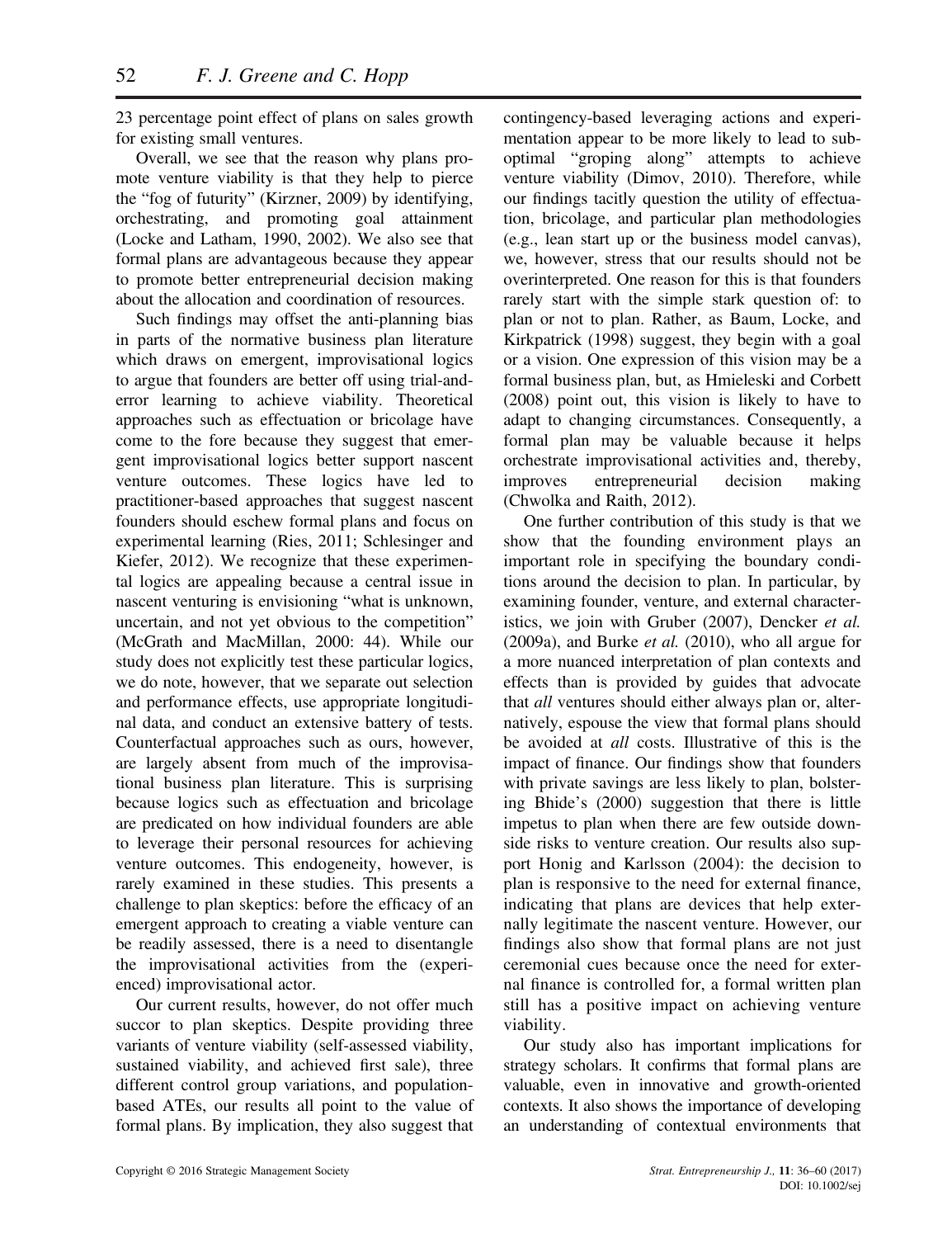shape subsequent outcomes. Better understanding contexts is valuable because counterfactual models such as ours can help stimulate better theorizing about phenomena and improve the practical validity of results (Johns, 2006). In seeking to discover context-free regularities, we see implications for other middle-range situation-specific theorizing about entrepreneurial and managerial phenomena. In particular, our study resonates with other strategybased research that demonstrates that a failure to account for endogeneity leads to biased estimates (Shaver, 1998; Villas-Boas and Winer, 1999). It also has implications for entrepreneurship research. For example, taking account of endogeneity may provide new insights into how founders draw on their social capital to leverage venture outcomes. While some researchers highlights the generic benefits of social capital (Davidsson and Honig, 2003), others point out that founders' social capital and their ability to form network ties are specifically shaped by their skills and occupational backgrounds (Kim and Longest, 2014; Mosey and Wright, 2007; Stam, 2010). Similar selection effects are also likely to influence how founders use finance (Parker and Van Praag, 2006), hire staff (Hayton, 2003), or conduct innovative activity (Redding, 1996). Consequently, developing and testing counterfactual models can help develop a more contextualized perspective on entrepreneurial, managerial, and organizational behaviors (Langley *et al.,* 2013).

This study has further practical implications for educators, financiers, support providers, and aspiring founders. In specific, both the sample ATTs and the wider population ATEs results show that it pays to plan. This gives validation to the teaching of entrepreneurship through vehicles such as a formal business plan. It further gives support to the use of plans by start-up programs and competitions and external financiers to judge start-ups. For aspiring founders, our results clearly show that business plans help achieve venture viability, but also that they have to carefully reflect on factors in their founding environment that impact their decision to plan (Gruber, 2007).

## **Limitations and future directions**

Although our findings are robust to different versions of our main dependent variable, control

groups, and sensitivity analyses (including the appraisal of Rosenbaum bounds and population based ATEs), we cannot fully discount that our results are impacted by unobserved heterogeneity. Another limitation is that the PSED II measure of formal planning is crude. In this study, we have, as with the wider strategic and entrepreneurship literature, focused on plan formality. One downside of this is that it does not allow researchers, for example, to distinguish between a comprehensive plan that fully details the opportunity and a simple two-page document that provides an overview of the opportunity. Founders may recognize both of these as business plans. The PSED II plan measures also do not allow us to focus on other dimensions of a plan, such as its flexibility (Capon, Farley, and Hulbert, 1994; Rudd *et al.,* 2008). Hence, there is a need for follow-up PSED II style studies to consider the comprehensiveness, quality, and sophistication of the plans produced by nascent founders. One way of achieving this is to complement such data by collecting and independently analyzing the planning materials of founders (including any associated activity and planning diaries) and by conducting in-depth periodic and regular interviews with founders. Equally, although the PSED II data allows us to control for differences between formal planners and other groups of planners, these more mixed methods approaches could allow researchers to examine how a plan is used to reflect, rehearse, and provide feedback on reaching venture viability as well as investigating how founders draw together formal plans and use plans to counter cognitive biases such as overoptimism or an unwarranted escalation of commitment. One further extension of this research agenda could be to consider dimensions of plan participation either by those around the founder or from external stakeholders. For example, although we find that business plans reflect finance requirements, we are unable to distinguish if this is due to external pressures from financiers seeking to distinguish between good and bad business propositions or if it reflects isomorphic pressures felt by the nascent founders to legitimate their ventures (Honig and Karlsson, 2004).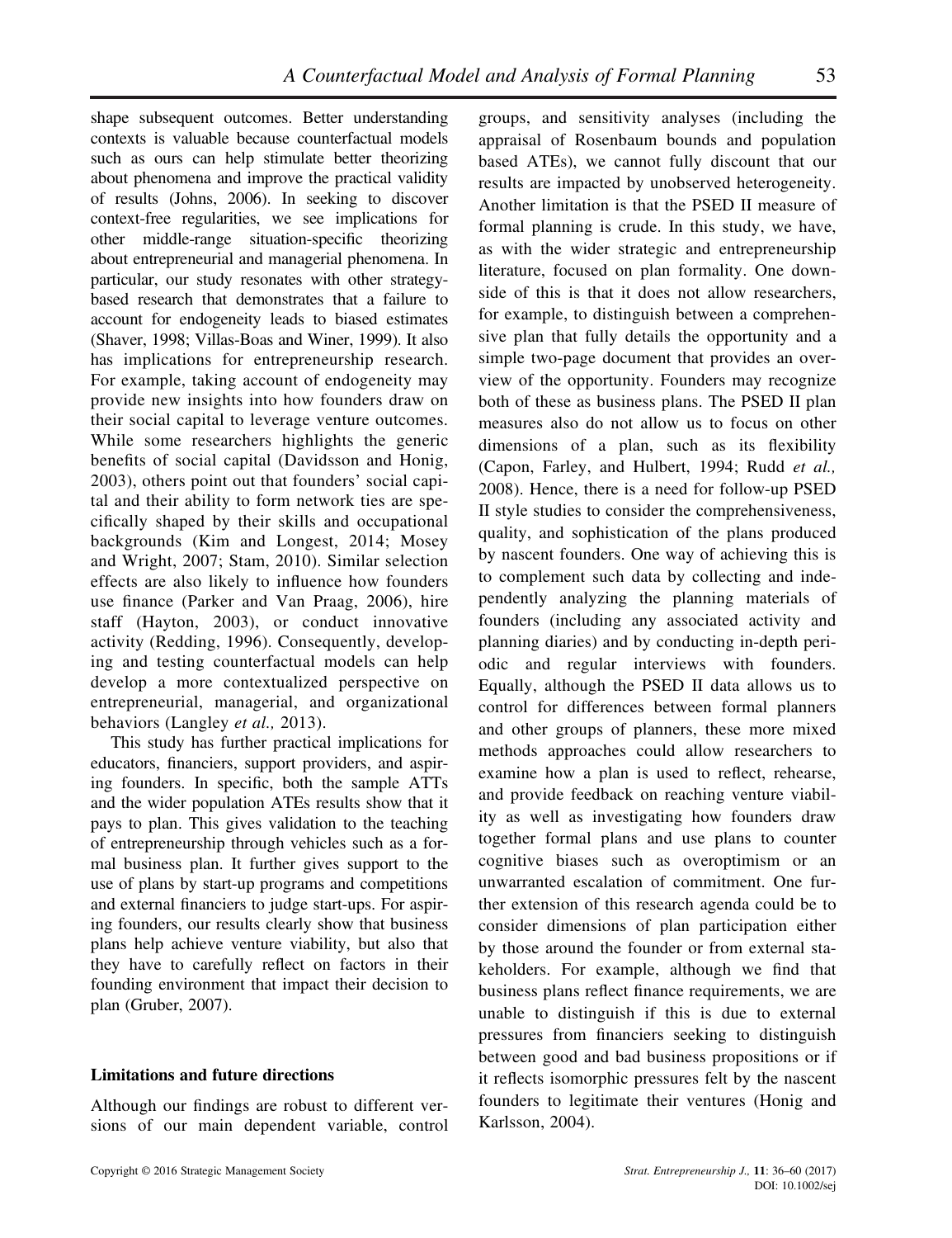## **Conclusions**

Understanding the context and outcomes of formal plans is clearly an important topic for scholars interested in offering insights and guidance to nascent founders on achieving venture viability. Much of the previous research has led to divergent appraisals of the value of formal plans because they have conflated selection with performance effects. Our contribution has been to develop and test a counterfactual model that explicitly disentangles what prompts the plan from its impact on new venture viability. This provides fresh insights into the contextual nature of the decision to plan. Notably, we found that founders were more likely to plan if they were seeking external finance, better educated, more innovative, and growth oriented. The key advantage of our counterfactual approach, however, is that it uncovers, after a range of robustness checks, that founders are more likely to achieve viability if they formally plan. Finding that it pays to plan is valuable because it helps resolve the extant debate about the value of business plans and provides practical guidance on the utility of formal plans to nascent founders.

## **REFERENCES**

- Abadie A, Drukker D, Herr JL, Imbens GW. 2004. Implementing matching estimators for average treatment effects in Stata. *Stata Journal* **4**(3): 290–311.
- Aguinis H, Edwards JR. 2013. Methodological wishes for the next decade and how to make wishes come true. *Journal of Management Studies* **51**(1): 143–174.
- Allinson CW, Chell E, Hayes J. 2000. Intuition and entrepreneurial behaviour. *European Journal of Work and Organizational Psychology* **9**(1): 31–43.
- Andersen TJ. 2004. Integrating decentralized strategy making and strategic planning processes in dynamic environments. *Journal of Management Studies* **41**(8): 1271–1299.
- Andries P, Debackere K. 2007. Adaptation and performance in new businesses: understanding the moderating effects of independence and industry. *Small Business Economics* **29**(1–2): 81–99.
- Ansoff HI. 1991. Critique of Mintzberg, Henry the design school – reconsidering the basic premises of strategic management. *Strategic Management Journal* **12**(6): 449–461.
- Armstrong JS. 1982. The value of formal planning for strategic decisions: review of empirical research. *Strategic Management Journal* **3**(3):197–211.
- Armstrong JS, Brodie RJ, Parsons AG. 2001. Hypotheses in marketing science: literature review and publication audit. *Marketing Letters* **12**(2): 171–187.
- Baker T, Nelson RE. 2005. Creating something from nothing: resource construction through entrepreneurial bricolage. *Administrative Science Quarterly* **50**(3): 329–366.
- Bandura A. 1997. *Self-efficacy: The Exercise of Control*. Freeman: New York.
- Baron RA, Ensley MD. 2006. Opportunity recognition as the detection of meaningful patterns: evidence from comparisons of novice and experienced entrepreneurs. *Management Science* **52**(9): 1331–1344.
- Baum JR, Locke EA, Kirkpatrick SA. 1998. A longitudinal study of the relation of vision and vision communication to venture growth in entrepreneurial firms. *Journal of Applied Psychology* **83**(1): 43.
- Becker SO, Ichino A. 2002. Estimation of average treatment effects based on propensity scores. *Stata Journal* **2**(4): 358–377.
- Bhide A. 2000. *The Origin and Evolution of New Businesses*. Oxford University Press: Oxford, U.K.
- Boyd BK. 1991. Strategic planning and financial performance: a meta-analytic review. *Journal of Management Studies* **28**(4): 353–374.
- Bresser RK, Bishop RC. 1983. Dysfunctional effects of formal planning: two theoretical explanations. *Academy of Management Review* **8**(4): 588–599.
- Brews PJ, Hunt MR. 1999. Learning to plan and planning to learn: resolving the planning school/learning school debate. *Strategic Management Journal* **20**(10): 889–913.
- Brinckmann J, Grichnik D, Kapsa D. 2010. Should entrepreneurs plan or just storm the castle? A meta-analysis on contextual factors impacting the business planning– performance relationship in small firms. *Journal of Business Venturing* **25**(1): 24–40.
- Brown SL, Eisenhardt KM. 1995. Product development: past research, present findings, and future directions. *Academy of Management Review* **20**(2): 343–378.
- Burke A, Fraser S, Greene FJ. 2010. The multiple effects of business planning on new venture performance. *Journal of Management Studies* **47**(3): 391–415.
- Capon N, Farley JU, Hulbert JM. 1994. Strategic planning and financial performance: more evidence. *Journal of Management Studies* **31**(1): 105–110.
- Carter NM, Gartner WB, Reynolds PD. 1996. Exploring start-up event sequences. *Journal of Business Venturing* **11**(3): 151–166.
- Cassar G. 2014. Industry and startup experience on entrepreneur forecast performance in new firms. *Journal of Business Venturing* **29**(1): 137–151.
- Chandler GN, DeTienne DR, McKelvie A, Mumford TV. 2011. Causation and effectuation processes: a validation study. *Journal of Business Venturing* **26**(3): 375–390.
- Chwolka A, Raith MG. 2012. The value of business planning before start-up—a decision-theoretical perspective. *Journal of Business Venturing* **27**(3): 385–399.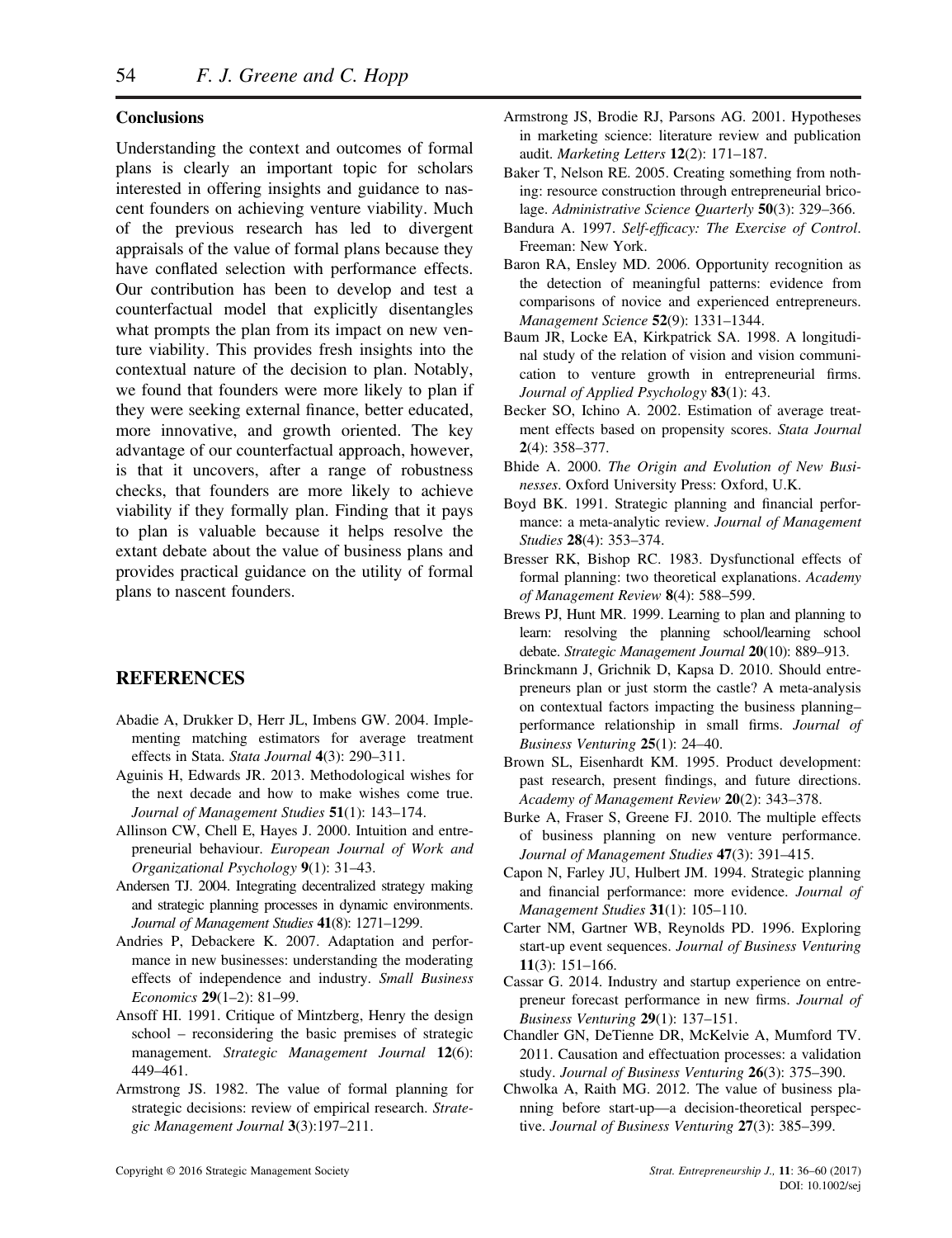- Cohen WM, Levinthal DA. 1990. Absorptive capacity: a new perspective on learning and innovation. *Administrative Science Quarterly* **35**(1): 128–152.
- Colombo MG, Grilli L. 2005. Founders' human capital and the growth of new technology-based firms: a competencebased view. *Research Policy* **34**(6): 795–816.
- Cooper AC, Folta TB, Woo C. 1995. Entrepreneurial information search. *Journal of Business Venturing* **10**(2): 107–120.
- Dahlqvist J, Wiklund J. 2012. Measuring the market newness of new ventures. *Journal of Business Venturing* **27**(2): 185–196.
- Davidsson P, Gordon SR. 2012. Panel studies of new venture creation: a methods-focused review and suggestions for future research. *Small Business Economics* **39**(4): 853–876.
- Davidsson P, Honig B. 2003. The role of social and human capital among nascent entrepreneurs. *Journal of Business Venturing* **18**(3): 301–331.
- Dehejia RH, Wahba S. 2002. Propensity score-matching methods for nonexperimental causal studies. *Review of Economics and Statistics* **84**(1): 151–161.
- Delmar F. 2015. A response to Honig and Samuelsson 2014. *Journal of Business Venturing Insights* **3**: 1–4.
- Delmar F, Shane S. 2003. Does business planning facilitate the development of new ventures? *Strategic Management Journal* **24**(12): 1165–1185.
- Delmar F, Shane S. 2004. Legitimating first: organizing activities and the survival of new ventures. *Journal of Business Venturing* **19**(3): 385–410.
- Dencker JC, Gruber M, Shah SK. 2009a. Pre-entry knowledge, learning, and the survival of new firms. *Organization Science* **20**(3): 516–537.
- Dencker JC, Gruber M, Shah SK. 2009b. Individual and opportunity factors influencing job creation in new firms. *Academy of Management Journal* **52**(6): 1125–1147.
- Dimov D. 2010. Nascent entrepreneurs and venture emergence: opportunity confidence, human capital, and early planning. *Journal of Management Studies* **47**(6): 1123–1153.
- Drucker PF. 1985. *Innovative and Entrepreneurship, Practice and Principles*. Harper and Row: New York.
- Ebben JJ, Johnson AC. 2005. Efficiency, flexibility, or both? Evidence linking strategy to performance in small firms. *Strategic Management Journal* **26**(13): 1249–1259.
- Ensley MD, Carland JW, Carland JC. 2003. An investigation of the planning-performance conundrum in a dynamic macro-entrepreneurial environment. *Journal of Small Business Strategy* **14**(2): 1–21.
- Falshaw JR, Glaister KW, Tatoglu E. 2006. Evidence on formal strategic planning and company performance. *Management Decision* **44**(1): 9–30.
- Fisher G. 2012. Effectuation, causation, and bricolage: a behavioral comparison of emerging theories in

entrepreneurship research. *Entrepreneurship Theory and Practice* **36**(5): 1019–1051.

- Frankish JS, Roberts RG, Coad A, Spears TC, Storey DJ. 2012. [Do entrepreneurs really learn? Or do they just tell](http://sro.sussex.ac.uk/40081/) [us that they do?](http://sro.sussex.ac.uk/40081/) *Industrial and Corporate Change* **22** (1): 73–106.
- Fredrickson JW. 1984. The comprehensiveness of strategic decision processes: extension, observations, future directions. *Academy of Management Journal* **27**(3): 445–466.
- Fredrickson JW, Iaquinto AL. 1989. Inertia and creeping rationality in strategic decision processes. *Academy of Management Journal* **32**(3): 516–542.
- Gibson B, Cassar G. 2005. Longitudinal analysis of relationships between planning and performance in small firms. *Small Business Economics* **25**(3): 207–222.
- Glick WH, Miller CC, Huber GP. 1993. The impact of upperechelon diversity on organizational performance. In *Organizational Change and Re-Design: Ideas and Insights for Improving Performance*, Huber GP, Glick WH (eds). Oxford University Press: New York; 176–214.
- Goerzen A. 2007. Alliance networks and firm performance: the impact of repeated partnerships. *Strategic Management Journal* **28**(5): 487–509.
- Grant RM. 2003. Strategic planning in a turbulent environment: evidence from the oil majors. *Strategic Management Journal* **24**(6): 491–517.
- Greenley GE. 1994. Strategic planning and company performance: an appraisal of the empirical evidence. *Scandinavian Journal of Management* **10**(4): 383–396.
- Grinyer P, Al-Bazzaz S, Yasai-Ardekani M. 1986. Towards a contingency theory of corporate planning: findings in 48 U.K. companies. *Strategic Management Journal* **7**(1): 3–28.
- Gruber M. 2007. Uncovering the value of planning in new venture creation: a process and contingency perspective. *Journal of Business Venturing* **22**(6): 782–807.
- Gumpert DE. 2002. *Burn Your Business Plan! What Investors Really Want from Entrepreneurs*. Lauson: Needham, MA.
- Guo S, Fraser MW. 2014. *Propensity Score Analysis: Statistical Methods and Applications*. SAGE Publications: London, U.K.
- Hamilton BH, Nickerson JA. 2003. Correcting for endogeneity in strategic management research. *Strategic Organization* **1**(1): 51–78.
- Haynie JM, Shepherd DA, McMullen JS. 2009. An opportunity for me? The role of resources in opportunity evaluation decisions. *Journal of Management Studies* **46**(3): 337–361.
- Hayton JC. 2003. Strategic human capital management in SMEs: an empirical study of entrepreneurial performance. *Human Resource Management* **42**(4): 375–391.
- Hmieleski KM, Corbett AC. 2008. The contrasting interaction effects of improvisational behavior with entrepreneurial self-efficacy on new venture performance and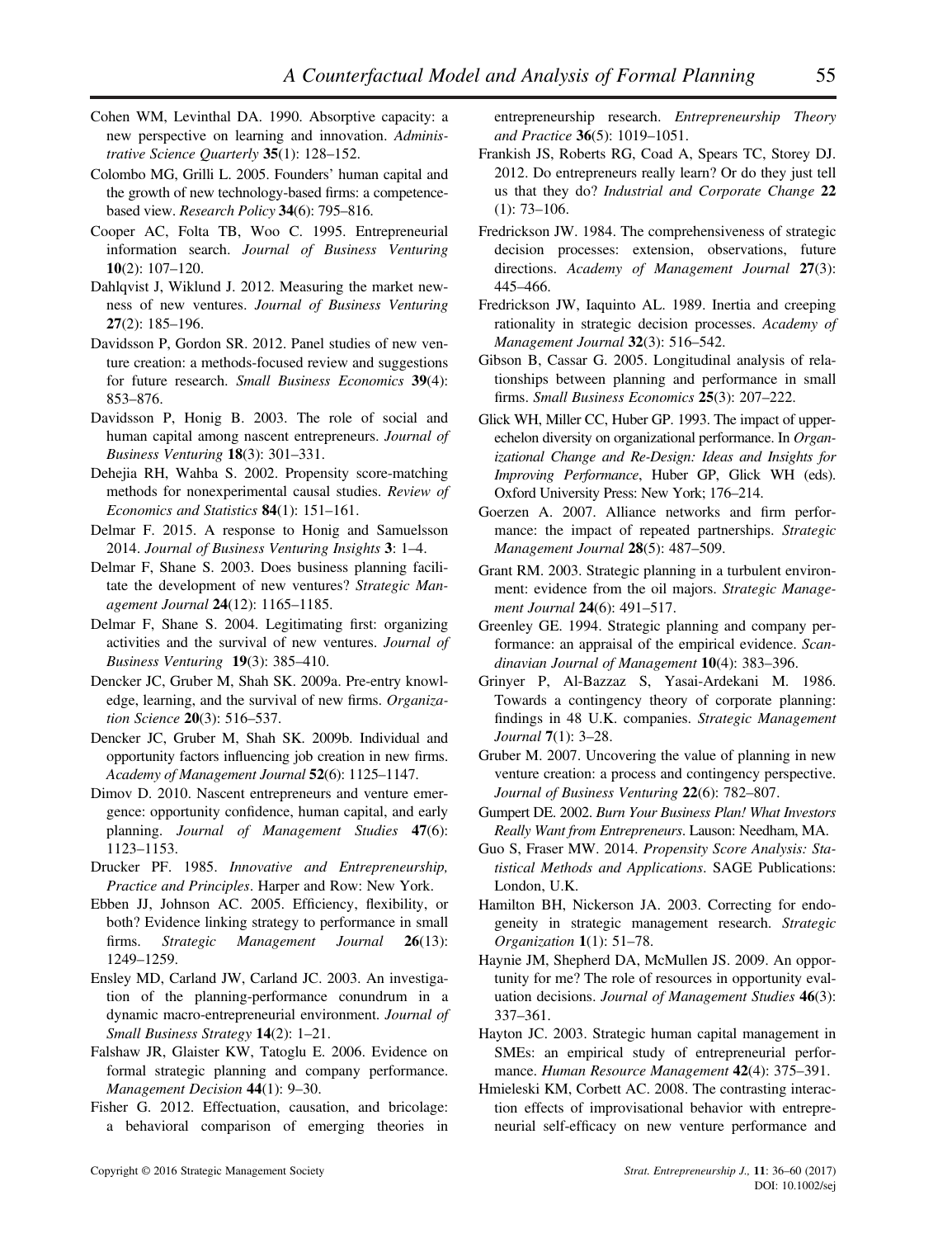entrepreneur work satisfaction. *Journal of Business Venturing* **23**(4): 482–496.

- Honig B. 2004. Entrepreneurship education: toward a model of contingency-based business planning. *Academy of Management Learning and Education* **3**(3): 258–273.
- Honig B, Karlsson T. 2004. Institutional forces and the written business plan. *Journal of Management* **30**(1): 29–48.
- Honig B, Samuelsson M. 2014. Data replication and extension: a study of business planning and venturelevel performance. *Journal of Business Venturing Insights* **1**: 18–25.
- Huber M, Lechner M, Steinmayr A. 2015. Radius matching on the propensity score with bias adjustment: tuning parameters and finite sample behaviour. *Empirical Economics* **49**(1): 1–31.
- Iacus SM, King G, Porro G. 2011. Causal inference without balance checking: coarsened exact matching. *Political Analysis* **20**(1): 1–24.
- Johns G. 2006. The essential impact of context on organizational behavior. *Academy of Management Review* **31**(2): 386–408.
- Kaiser U, Malchow-Møller N. 2011. Is self-employment really a bad experience? The effects of previous selfemployment on subsequent wage-employment wages. *Journal of Business Venturing* **26**(5): 572–588.
- Karlsson T, Honig B. 2009. Judging a business by its cover: an institutional perspective on new ventures and the business plan. *Journal of Business Venturing* **24**(1): 27–45.
- Kim PH, Longest KC. 2014. You can't leave your work behind: employment experience and founding collaborations. *Journal of Business Venturing* **29**(6): 785–806.
- Kim PH, Longest KC, Lippmann S. 2015. The tortoise versus the hare: progress and business viability differences between conventional and leisure-based founders. *Journal of Business Venturing* **30**(2): 185–204.
- Kirsch D, Goldfarb B, Gera A. 2009. Form or substance: the role of business plans in venture capital decision making. *Strategic Management Journal* **30**(5): 487–515.
- Kirzner IM. 2009. The alert and creative entrepreneur: a clarification. *Small Business Economics* **32**(2): 145–152.
- Krueger NF, Brazeal DV. 1994. Entrepreneurial potential and potential entrepreneurs. *Entrepreneurship Theory and Practice* **18**(1): 91–104.
- Kuratko DF, Hodgetts RM. 2004. *Entrepreneurship: Theory, Process, Practice*. South-Western Publishers: Mason, OH.
- Lange JE, Mollov A, Pearlmutter M, Singh S, Bygrave WD. 2007. Pre-start-up formal business plans and post-start-up performance: a study of 116 new ventures. *Venture Capital* **9**(4): 237–256.
- Langley A, Smallman C, Tsoukas H, Van de Ven AH. 2013. Process studies of change in organization and management: unveiling temporality, activity, and flow. *Academy of Management Journal* **56**(1): 1–13.
- Leuven E, Sianesi B. 2014. PSMATCH2: Stata module to perform full Mahalanobis and propensity score matching, common support graphing, and covariate imbalance testing. Statistical Software Components, Boston College, Chestnut Hill, MA.
- Li M. 2013. Using the propensity score method to estimate causal effects a review and practical guide. *Organizational Research Methods* **16**(2): 188–226.
- Liao J, Gartner WB. 2006. The effects of pre-venture plan timing and perceived environmental uncertainty on the persistence of emerging firms. *Small Business Economics* **27**(1): 23–40.
- Locke EA, Latham GP. 1990. *A Theory of Goal Setting and Task Performance*. Prentice-Hall: New York.
- Locke EA, Latham GP. 2002. Building a practically useful theory of goal setting and task motivation: a 35-year odyssey. *American Psychologist* **57**(9): 705–706.
- Lumpkin GT, Shrader RC, Hills GE. 1998. Does formal business planning enhance the performance of new ventures. *Frontiers of Entrepreneurship Research*; **180**: 189.
- Matthews CH, Scott SG. 1995. Uncertainty and planning in small and entrepreneurial firms: an empirical assessment. *Journal of Small Business Management* **33**(4): 34–45.
- McGrath RG, MacMillan IC. 2000. *The Entrepreneurial Mindset: Strategies for Continuously Creating Opportunity in an Age of Uncertainty*. Harvard Business School Press: Boston, MA.
- McMullen JS, Dimov D. 2013. Time and the entrepreneurial journey: the problems and promise of studying entrepreneurship as a process. *Journal of Management Studies* **50**(8): 1481–1512.
- Miller CC, Cardinal LB. 1994. Strategic planning and firm performance: a synthesis of more than two decades of research. *Academy of Management Journal* **37**(6): 1649–1665.
- Miller KD, Tsang EW. 2011. Testing management theories: critical realist philosophy and research methods. *Strategic Management Journal* **32**(2): 139–158.
- Mintzberg H. 1987. The strategy concept II: another look at why organizations need strategy. *California Management Review* **30**(1): 25–35.
- Mintzberg H. 1994. The fall and rise of strategic planning. *Harvard Business Review* **72**(1): 107–114.
- Mintzberg H, Waters JA. 1985. Of strategies, deliberate, and emergent. *Strategic Management Journal* **6**(3): 257–272.
- Moorman C, Miner AS. 1997. The impact of organizational memory on new product performance and creativity. *Journal of Marketing Research* **34**(1): 91–106.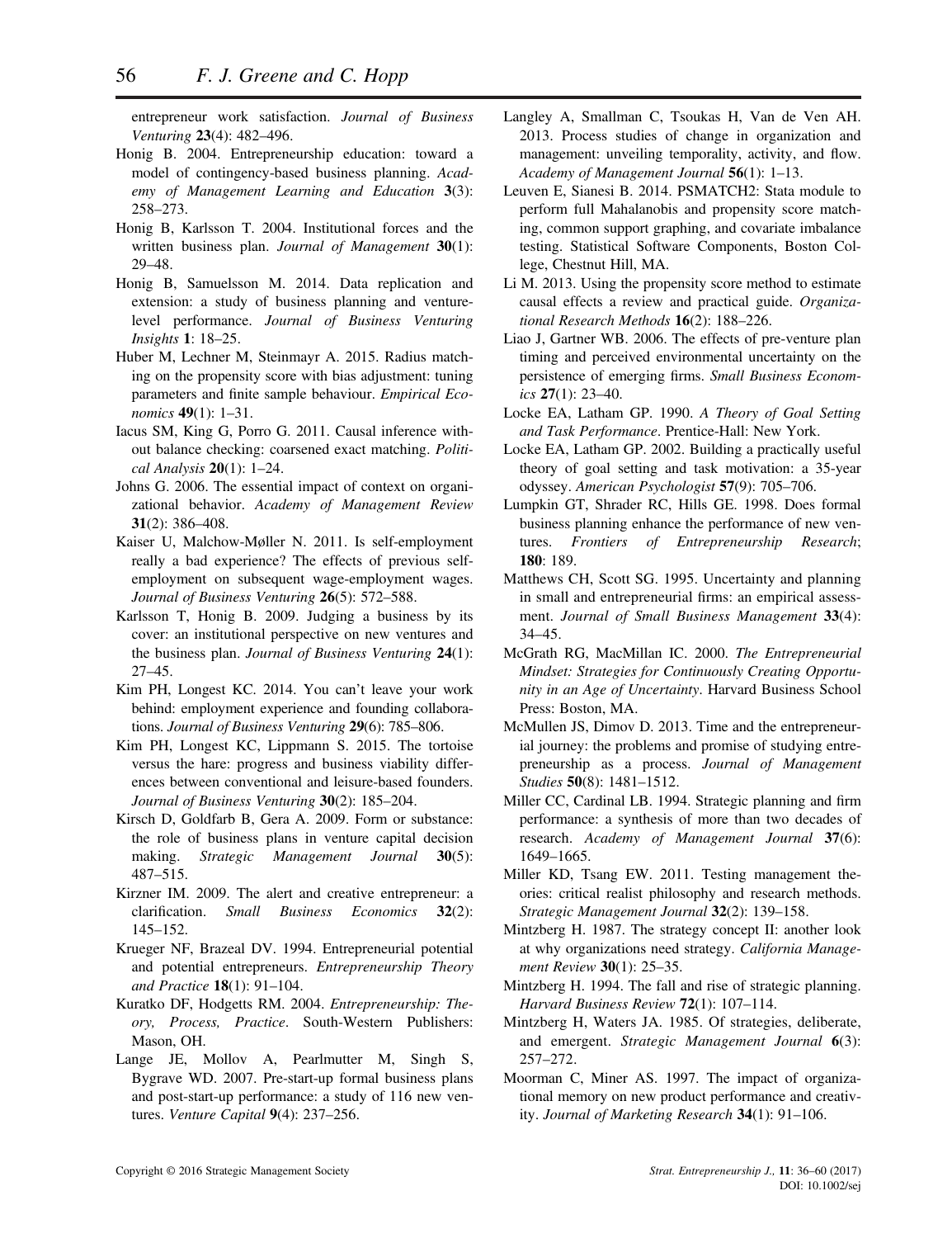- Mosey S, Wright M. 2007. From human capital to social capital: a longitudinal study of technology-based academic entrepreneurs. *Entrepreneurship: Theory and Practice* **31**(6): 909–935.
- Mueller P. 2006. Nascent entrepreneurs: why do only a few complete their journey and become self-employed? In *Paper Presented at IECER Conference*, Regensburg, Germany, 22–24 February.
- Parker SC, Van Praag MC. 2006. Schooling, capital constraints, and entrepreneurial performance: the endogenous triangle. *Journal of Business and Economic Statistics* **24**(4): 416–431.
- Pearce JA, Freeman EB, Robinson RB. 1987. The tenuous link between formal strategic planning and financial performance. *Academy of Management Review* **12**(4): 658–675.
- Perry SC. 2001. The relationship between written business plans and the failure of small businesses in the U.S. *Journal of Small Business Management* **39**(3): 201–208.
- Redding S. 1996. The low-skill, low-quality trap: strategic complementarities between human capital and R&D. *Economic Journal* **106**(2): 458–470.
- Renko M. 2013. Early challenges of nascent social entrepreneurs. *Entrepreneurship Theory and Practice* **37**(5): 1045–1069.
- Reynolds PD. 2011. Informal and early formal financial support in the business creation process: exploration with PSED II data set. *Journal of Small Business Management* **49**(1): 27–54.
- Reynolds P, Curtin R. 2009. *Business Creation in the United States: Initial Explorations with the PSED II Data Set*. Springer: New York.
- Ries E. 2011. *The Lean Start Up: How Today's Entrepreneurs Use Continuous Innovation to Create Radically Successful Businesses*. Random House: New York.
- Robinson RB, Pearce JA. 1983. The impact of formalized strategic planning on financial performance in small organizations. *Strategic Management Journal* **4**(3): 197–207.
- Rosenbaum PR, Rubin DB. 1983. The central role of the propensity score in observational studies for causal effects. *Biometrika* **70**(1): 41–55.
- Rudd JM, Greenley GE, Beatson AT, Lings IN. 2008. Strategic planning and performance: extending the debate. *Journal of Business Research* **61**(2): 99–108.
- Rue LW, Ibrahim NA. 1998. The relationship between planning sophistication and performance in small businesses. *Journal of Small Business Management* **36**(4): 24–32.
- Sarasvathy SD. 2001. Causation and effectuation: toward a theoretical shift from economic inevitability to entrepreneurial contingency. *Academy of Management Review* **26**(2): 243–263.
- Schlesinger LA, Kiefer CF. 2012. *Just Start: Take Action, Embrace Uncertainty, Create the Future*. Harvard Business School Press: Boston, MA.
- Schwenk CR, Shrader CB. 1993. Effects of formal strategic planning on financial performance in small firms: a metaanalysis. *Entrepreneurship: Theory and Practice* **17**(3): 53–65.
- Shane SA. 2003. *A General Theory of Entrepreneurship: The Individual-Opportunity Nexus*. Edward Elgar Publishing: Cheltenham, U.K.
- Shane S, Delmar F. 2004. Planning for the market: business planning before marketing and the continuation of organizing efforts. *Journal of Business Venturing*. **19** (6): 767–785.
- Shaver JM. 1998. Accounting for endogeneity when assessing strategy performance: does entry mode choice affect FDI survival? *Management Science* **44**(4): 571–585.
- Shrader CB, Taylor L, Dalton DR. 1984. Strategic planning and organizational performance: a critical appraisal. *Journal of Management* **10**(2): 149–171.
- Spletzer J, Faberman R, Sadeghi A, Talan D, Clayton R. 2004. Business employment dynamics: new data on gross job gains and losses. *Monthly Labor Review* **127**(4): 29–42.
- Stam W. 2010. Industry event participation and network brokerage among entrepreneurial ventures. *Journal of Management Studies* **47**(4): 625–653.
- Stevenson H, Van Slyke J. 1985. Pre-start analysis: a framework for thinking about business ventures. Harvard Business School Case No. 9-386-075, Boston, MA.
- Stinchcombe AL, March JG. 1965. Social structure and organizations. *Advances in strategic management* **17**: 229–259.
- Storey DJ, Greene FJ. 2010. *Small Business and Entrepreneurship*. *Financial Times*/Prentice Hall: London, U.K.
- Thune SS, House RJ. 1970. Where long-range planning pays off findings of a survey of formal, informal planners. *Business Horizons* **13**(4): 81–87.
- Townsend DM, Busenitz LW, Arthurs JD. 2010. To start or not to start: outcome and ability expectations in the decision to start a new venture. *Journal of Business Venturing* **25**(2): 192–202.
- Villas-Boas JM, Winer RS. 1999. Endogeneity in brand choice models. *Management Science* **45**(10): 1324–1338.
- Wolf C, Floyd SW. Strategic planning research: toward a theory-driven agenda. *Journal of Management*. Forthcoming.
- Yang T, Aldrich HE. 2012. Out of sight but not out of mind: why failure to account for left truncation biases research on failure rates. *Journal of Business Venturing* **27**(4): 477–492.
- Zahra SA, George G. 2002. Absorptive capacity: a review, reconceptualization, and extension. *Academy of Management Review* **27**(2): 185–203.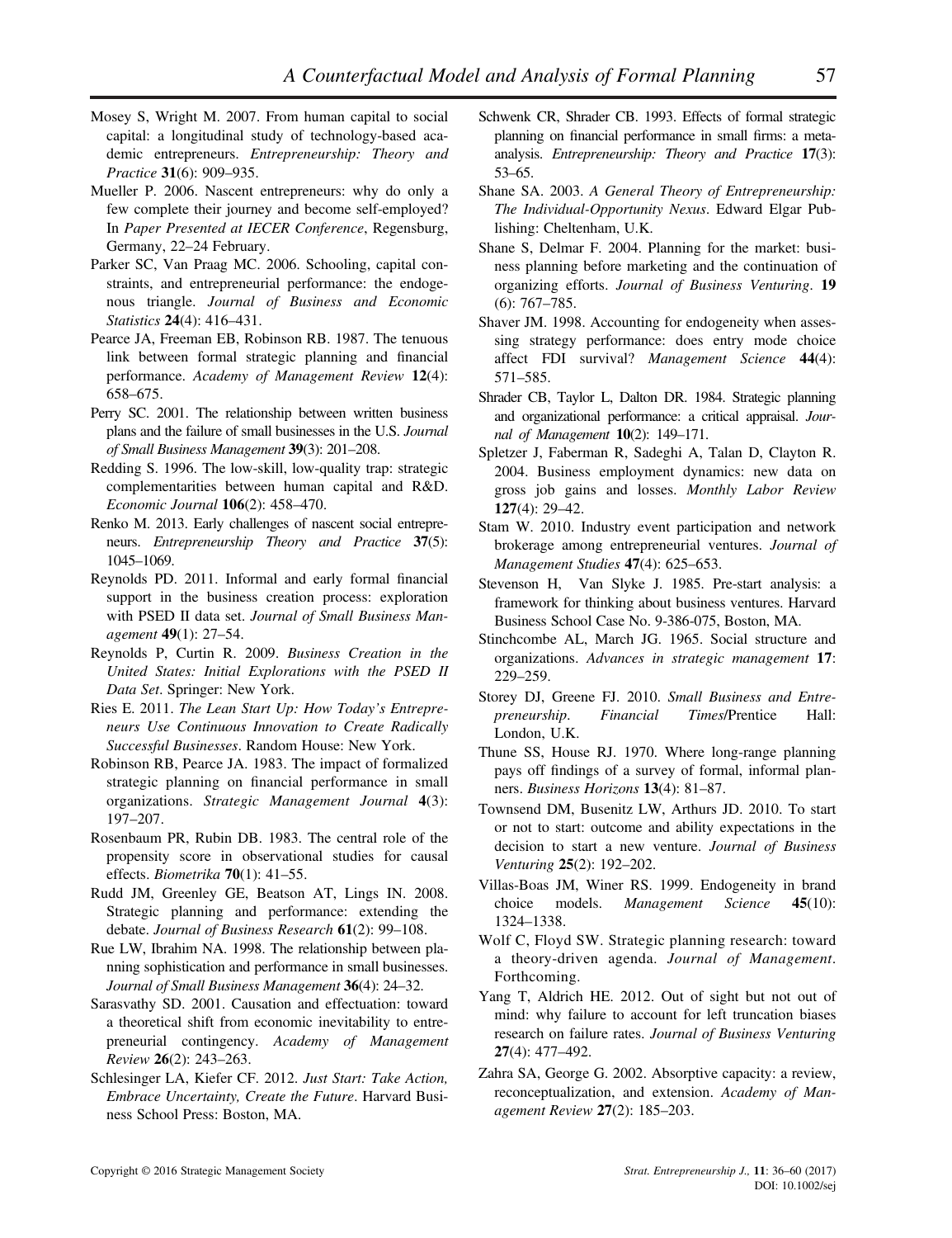Zollo M, Winter SG. 2002. Deliberate learning and the evolution of dynamic capabilities. *Organization Science* **13**(3): 339–351.

## **APPENDIX**

### **LIST OF VARIABLES**

## **A.1. New venture viability (binary dependent variable)**

A 35: What was the first month and year in which monthly revenue was greater than all monthly expenses, including salaries for the owners active in managing the business? Coded as 1 if revenues were greater than all monthly expenses (including salaries for the owners active in managing the business); 0 otherwise.

### **A.2. Alternative dependent variable coding (used for robustness check)**

*Self-reported assessment of achieving venture viability (A41)*: It would appear that you are managing an operating business—one with sales and revenue greater than the ongoing expenses including salaries. Coded as 1 if respondent agreed to the statement; 0 otherwise.

*Sustained viability (A35):* Coded as 1 if revenues were greater than all monthly expenses (including salaries for the owners active in managing the business) and no venture disbandment (A42) up to and including Wave F was reported; 0 otherwise. In contrast to the coding of new venture viability based on A 35, if venture viability and disbandment were reported, the dependent variable is coded as 0.

*Achieved first sale (E14):* Coded as 1 if first revenue has been received from the sale of goods or services for this new business; 0 otherwise

*Multinomial outcome variable:* Coded as 1 if revenues were greater than all monthly expenses (including salaries for the owners active in managing the business); coded as 2 if disbandment has been reported up to and including Wave F; 3 otherwise.

#### **A.3. Formal business plan**

D1: Have you already begun preparation of a business plan for this new business, will you prepare one in the future, or is a business plan not relevant for this new business? AD2: What is the current form of your business plan—is it unwritten or in your head, informally written, or formally prepared? Coded as  $1 (AD1 = Yes)$ ;  $D2 = 3$ (formally prepared); 0 otherwise.

*Control Group*: (1) "informal" planners (coded as 1 if  $D1 = 1$ , and  $D2 = 2$ ); (2) "unwritten" and "in their head" planners (coded as  $1$  if  $D1 = 1$  and D  $2 = 1$ ); (3) planning is irrelevant (D1 = 5, "No, not relevant"); (4) plan is relevant  $(D1 = 2, "No, ...)$ not yet; will in the future") but has not been completed up to and including Wave F.

## **A.4. Education**

H6: What is the highest level of education you have completed? Coded: 8 (up to eighth grade), 10 (some high school), 12 (high school degree), 14 (some college), 16 (bachelor degree), 18 (Master's degree), 20 (PhD degree).

#### **A.5. Sectoral experience**

H 11: How many years of work experience have you had in the industry where this new business will compete? Coded as number of years.

#### **A.6. Entrepreneurial experience**

H 13: Besides the new business discussed in this interview, how many other businesses do you own? Coded as number of other businesses.

#### **A.7. Growth aspirations**

T1: Which of the following two statements best describes your preference for the future size of this new business: I want this new business to be as large as possible or I want a size I can manage myself or with a few key employees? Coded 1 (want to be as large as possible), 0 (want a size to manage by self or with key employees).

## **A.8. Product complexity (Cronbach's alpha 0.72)**

F4: Being first to market a new product or service (is important for this new business to be an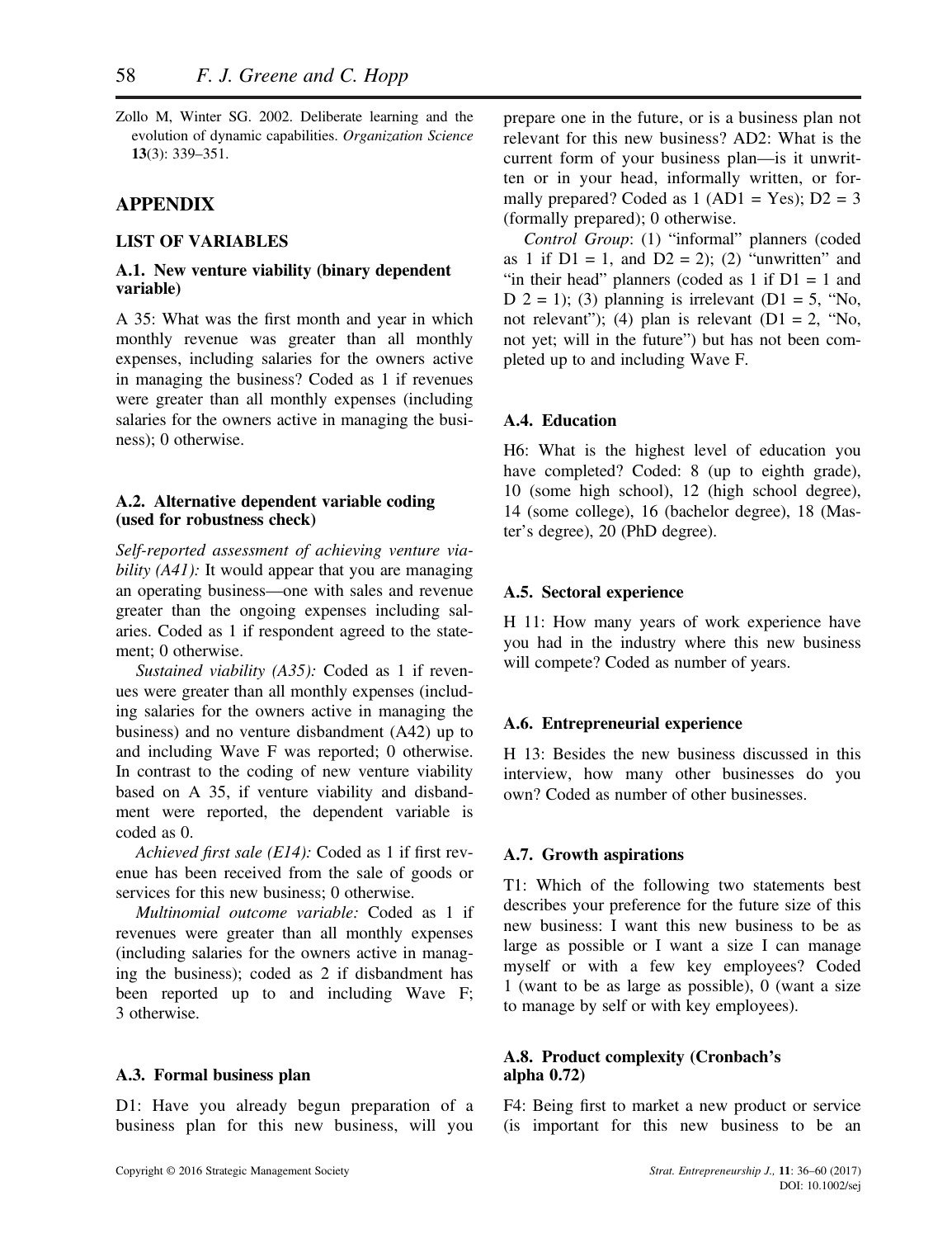effective competitor). F 5: Doing a better job of marketing and promotion (is important for this new business to be an effective competitor). F 8: The technical and scientific expertise of the start-up team (is important for this new business to be an effective competitor). F 9: Developing new or advanced product technology or process technology for creating goods and services (is important for this new business to be an effective competitor). F 10: Development of intellectual property such as a patent, copyright, or trademark (is important for this new business to be an effective competitor). Likert scale 1 (strongly agree), 2 (agree), 3 (neither), 4 (disagree), 5 (strongly disagree). Reverse coded for sake of easier interpretation. Previously employed, Kim *et al.* (2015).

#### **A.9. Innovative product/services**

S1: Will all, some, or none of your potential customers consider this product or service new and unfamiliar?

Coded: 1 (all), 2 (some), 3 (none).

#### **A.10. Competitive pressures**

S 2: Right now, are there many, few, or no other businesses offering the same products or services to your potential customers? Coded: 1 (many), 2 (few), 3 (no other).

#### **A.11. Seeking external finance**

E 1: Have financial institutions or other people been asked for funds for this new business, do you expect to ask for funds in the future, or is outside financial support not relevant for this new business (before your involvement ended)? Coded 1 (yes), 0 (no, not yet; expect to ask; no, not relevant).

### **A.12. Private savings**

What is the total dollar amount provided by you that came from personal savings and other personal sources (Q4), personal loans received by you from your family members or relatives (Q5), personal loans received by you from your friends, employers, or work colleagues (Q6), from credit card loans (Q7), personal loans from a bank or some other type of financial institution (Q8), from an assetbacked loan like a second mortgage or car loan (Q9), from other sources (Q10). Coded as the total sum of question Q4-Q10. Enters regression as the natural logarithm.

#### **A.13. 35 hours on venture**

H 17: Have you begun to work 35 hours or more per week on this new business?

Coded 1 (yes), 0 (no).

#### **A.14. Team size**

G 2: How many total people or other businesses or financial institutions will share ownership of the new business? Coded as number of owners.

### **A.15. Ability expectation (Cronbach's alpha: 0.68)**

Y4 Starting this new business is much more desirable than other career opportunities I have. Y5: If I start this new business, it will help me achieve other important goals in my life. AY6: Overall, my skills and abilities will help me start this new business. AY7: My past experience will be very valuable in starting this new business.

AY8: I am confident I can put in the effort needed to start a business. Likert scale 1 (strongly agree), 2 (agree), 3 (neither), 4 (disagree), 5 (strongly disagree). Reverse coded for sake of easier interpretation. Previously employed in Dimov (2010).

### **A.16. Start-up commitment (Cronbach's alpha: 0.71)**

AY9: There is no limit as to how long I would give maximum effort to establish this new business. AY10: My personal philosophy is to "do whatever it takes" to establish my own business. Likert scale 1 (strongly agree), 2 (agree), 3 (neither), 4 (disagree), 5 (strongly disagree). Reverse coded for sake of easier interpretation. Previously employed in Townsend *et al.* (2010).